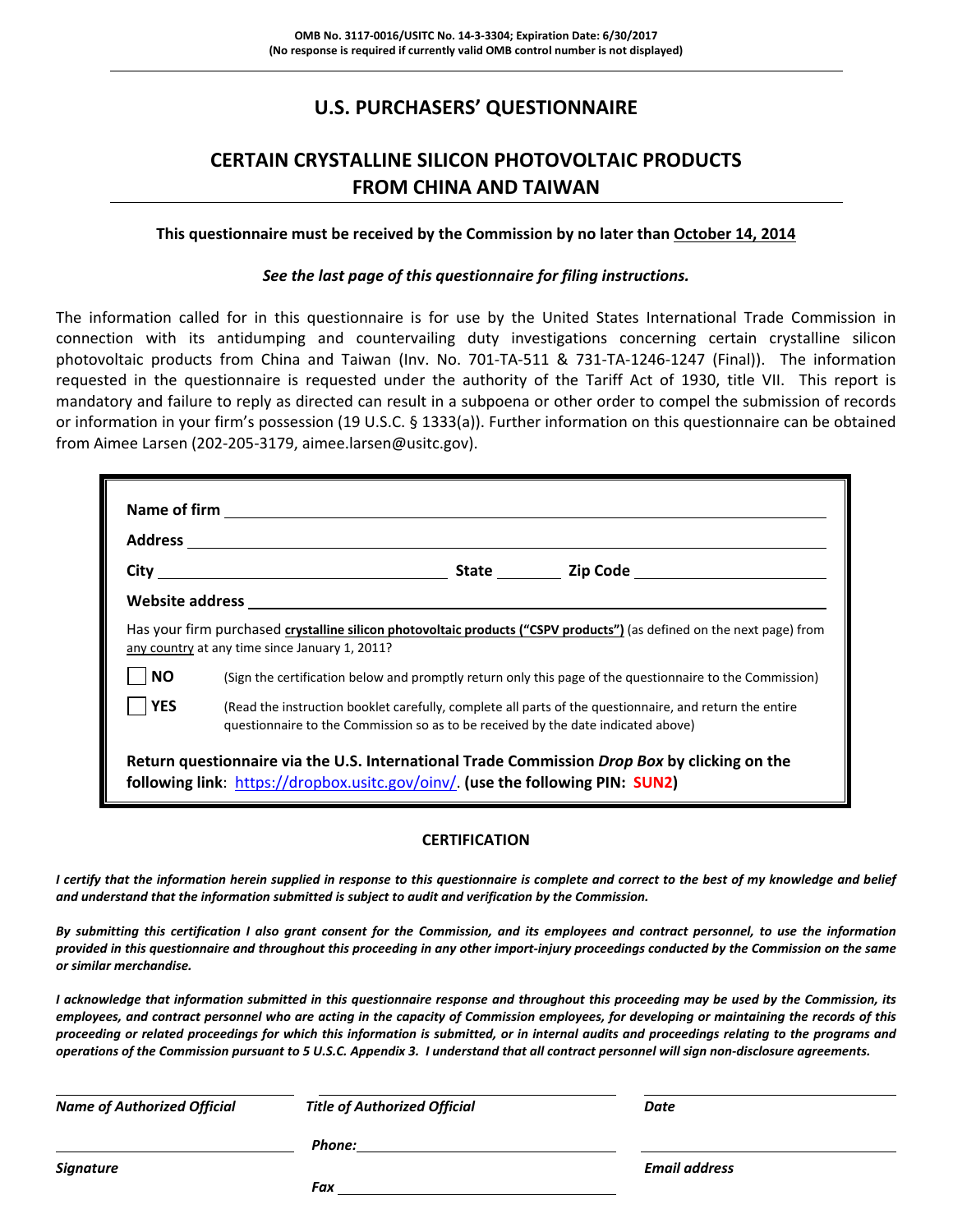#### U.S. Purchasers' Questionnaire – CSPV products **Page 2** and the extension of the Page 2

#### **PART I.—GENERAL INFORMATION**

#### **Background.**

This proceeding was instituted in response to petitions filed December 31, 2013 by Solar World Industries America, Hillsboro, OR.

Antidumping and/or countervailing duties may be assessed on the subject imports as a result of these proceedings if the Commission makes an affirmative determination of injury, threat, or material retardation, and if the U.S. Department of Commerce makes an affirmative determination of dumping and/or countervailable subsidies.

#### **Merchandise covered by the scope of these investigations.**

*"Certain crystalline silicon photovoltaic products," "CSPV products" or "subject product":* The merchandise covered by these investigations is crystalline silicon photovoltaic cells, and modules, laminates and/or panels consisting of crystalline silicon photovoltaic cells, whether or not partially or fully assembled into other products, including building integrated materials.

For purposes of these investigations, subject merchandise also includes modules, laminates and/or panels assembled in the subject country consisting of crystalline silicon photovoltaic cells that are completed or partially manufactured within a customs territory other than that subject country, using ingots that are manufactured in the subject country, wafers that are manufactured in the subject country, or cells where the manufacturing process begins in the subject country and is completed in a non‐subject country.

Subject merchandise includes crystalline silicon photovoltaic cells of thickness equal to or greater than 20 micrometers, having a p/n junction formed by any means, whether or not the cell has undergone other processing, including, but not limited to, cleaning, etching, coating, and/or addition of materials (including, but not limited to, metallization and conductor patterns) to collect and forward the electricity that is generated by the cell.

Merchandise covered by these investigations is currently classified in the Harmonized Tariff Schedule of the United States (HTSUS) under subheadings 8501.61.0000, 8507.20.8030, 8507.20.8040, 8507.20.8060, 8507.20.8090, 8541.40.6020, 8541.40.6030, and 8501.31.8000. These HTSUS subheadings are provided for convenience and customs purposes; the written description of the scope of these investigations is dispositive.

### *Exclusions from the scope of these investigations:*

(1) Excluded from the scope of these investigations are thin film photovoltaic products produced from amorphous silicon (a‐Si), cadmium telluride (CdTe), or copper indium gallium selenide (CIGS).

(2) Also excluded from the scope of these investigations are any products covered by the existing antidumping and countervailing duty orders on crystalline silicon photovoltaic cells, whether or not assembled into modules, from the People's Republic of China. *See Crystalline Silicon Photovoltaic Cells, Whether or Not Assembled Into Modules, From the People's Republic of China: Amended Final Determination of Sales at Less Than Fair Value, and Antidumping Duty Order*, 77 FR 73018 (December 7,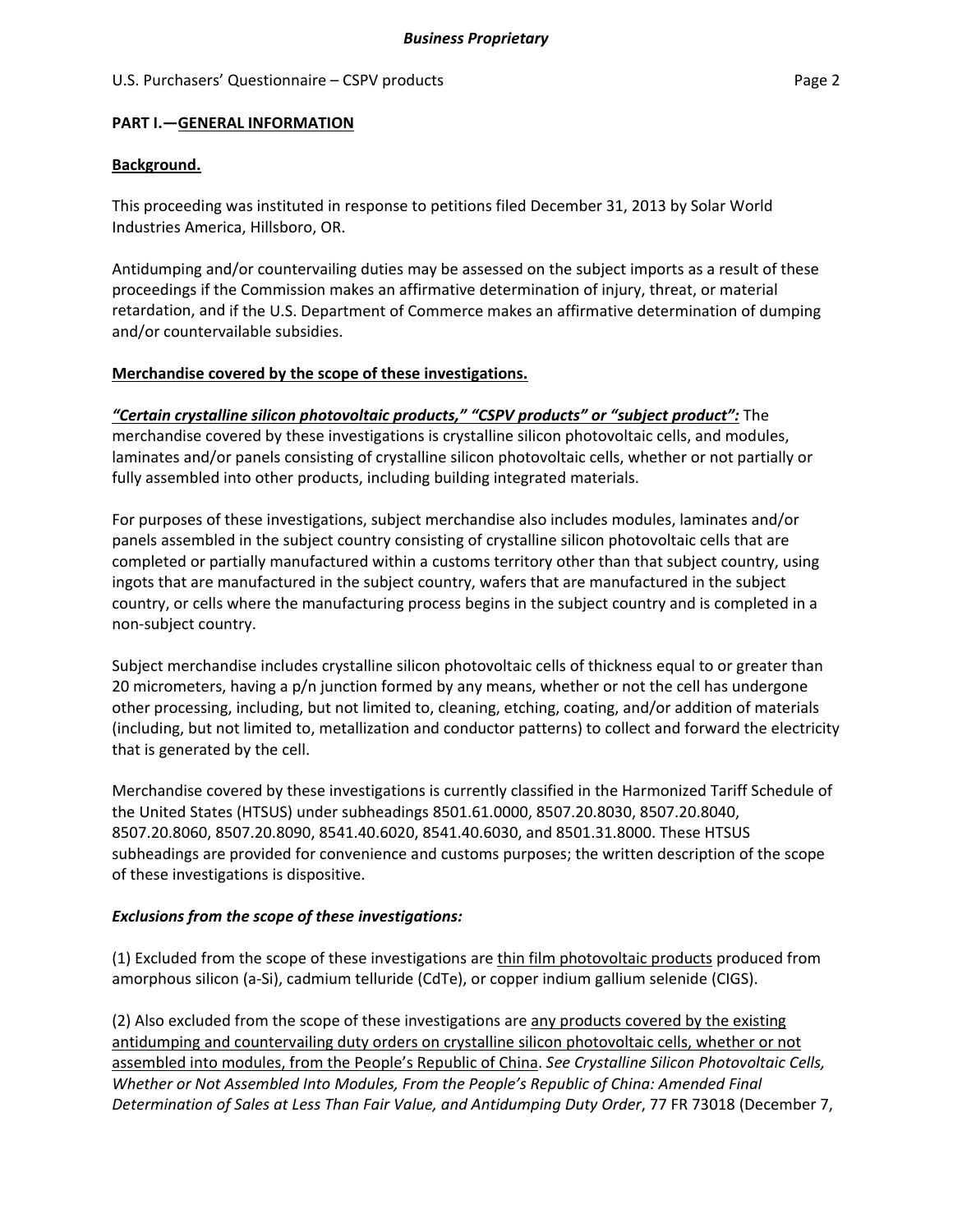2012); *Crystalline Silicon Photovoltaic Cells, Whether or Not Assembled Into Modules, From the People's Republic of China: Countervailing Duty Order*, 77 FR 73017 (December 7, 2012).

(3) Also excluded from the scope of these investigations are crystalline silicon photovoltaic cells, not exceeding 10,000 mm<sup>2</sup> in surface area, that are permanently integrated into a consumer good whose function is other than power generation and that consumes the electricity generated by the integrated crystalline silicon photovoltaic cell. Where more than one cell is permanently integrated into a consumer good, the surface area for purposes of this exclusion shall be the total combined surface area of all cells that are integrated into the consumer good.

*Service of questionnaire response(s)*.‐‐In the event that your firm is a party to this proceeding, you are required to serve a copy of the questionnaire(s), once completed, on parties to the proceeding that are subject to administrative protective order (see 19 CFR  $\S$  207.7). A list of such parties is maintained by the Commission's Secretary and may be obtained by calling 202-205-1803. A certificate of service must accompany the copy of the completed questionnaire(s) you submit (see 19 CFR  $\S$  207.7).

*Confidentiality*.‐‐The commercial and financial data furnished in response to the enclosed questionnaire(s) that reveal the individual operations of your firm will be treated as confidential by the Commission to the extent that such data are not otherwise available to the public and will not be disclosed except as may be required by law (see 19 U.S.C.  $\S$  1677f). Such confidential information will not be published in a manner that will reveal the individual operations of your firm; however, general characterizations of numerical business proprietary information (such as discussion of trends) will be treated as confidential business information only at the request of the submitter for good cause shown.

*Verification***.‐‐**The information submitted in the enclosed questionnaire(s) is subject to audit and verification by the Commission. To facilitate possible verification of data, please keep all of your files, worksheets, and supporting documents used in the preparation of the questionnaire response(s).

*Release of information*.‐‐The information provided by your firm in response to the questionnaire(s), as well as any other business proprietary information submitted by your firm to the Commission in connection with this proceeding, may become subject to, and released under, the administrative protective order provisions of the Tariff Act of 1930 (19 U.S.C. § 1677f) and section 207.7 of the Commission's Rules of Practice and Procedure (19 CFR § 207.7). This means that certain lawyers and other authorized individuals may temporarily be given access to the information for use in connection with this proceeding or other import‐injury proceedings conducted by the Commission on the same or similar merchandise; those individuals would be subject to severe penalties if the information were divulged to unauthorized individuals.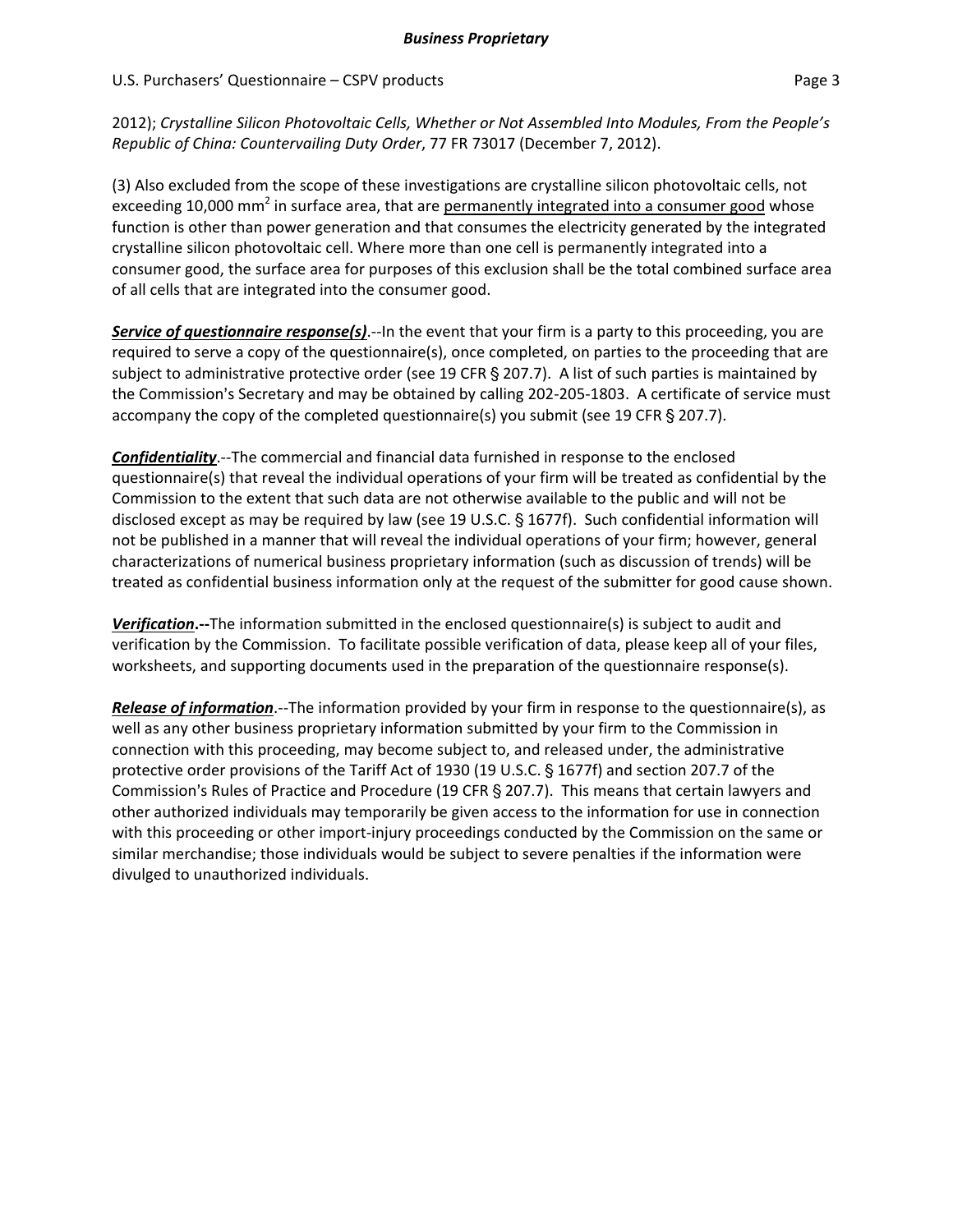I‐1a. **OMB statistics.‐‐**Please report the actual number of hours required and the cost to your firm of preparing the reply to this questionnaire and completing the form.

| <b>Hours</b> | <b>Dollars</b> |
|--------------|----------------|
|              |                |

I‐1b. **OMB feedback.‐‐**We are interested in any comments you may have for improving this questionnaire in general or the clarity of specific questions. Please attach such comments to your response or send them to the address listed above.

The questions in this questionnaire have been reviewed with market participants to ensure that issues of concern are adequately addressed and that data requests are sufficient, meaningful, and as limited as possible. Public reporting burden for this questionnaire is estimated to average 25 hours per response, including the time for reviewing instructions, searching existing data sources, gathering the data needed, and completing and reviewing the questionnaire. Send comments regarding the accuracy of this burden estimate or any other aspect of this collection of information, including suggestions for reducing the burden, to the Office of Investigations, U.S. International Trade Commission, 500 E Street, SW, Washington, DC 20436.

I‐2. **Establishments covered.‐‐**Provide the name and address of establishment(s) covered by this questionnaire. If your firm is publicly traded, please specify the stock exchange and trading symbol.

*"Establishment"*‐‐Each facility of a firm involved in the production, importation, and/or purchase of the subject product, including auxiliary facilities operated in conjunction with (whether or not physically separate from) such facilities.

I‐3. **Ownership.‐‐**Is your firm owned, in whole or in part, by any other firm?

 $\Box$  No  $\Box$  Yes--List the following information.

| Firm name | <b>Address</b> | <b>Extent of ownership</b><br>(percent) |
|-----------|----------------|-----------------------------------------|
|           |                |                                         |
|           |                |                                         |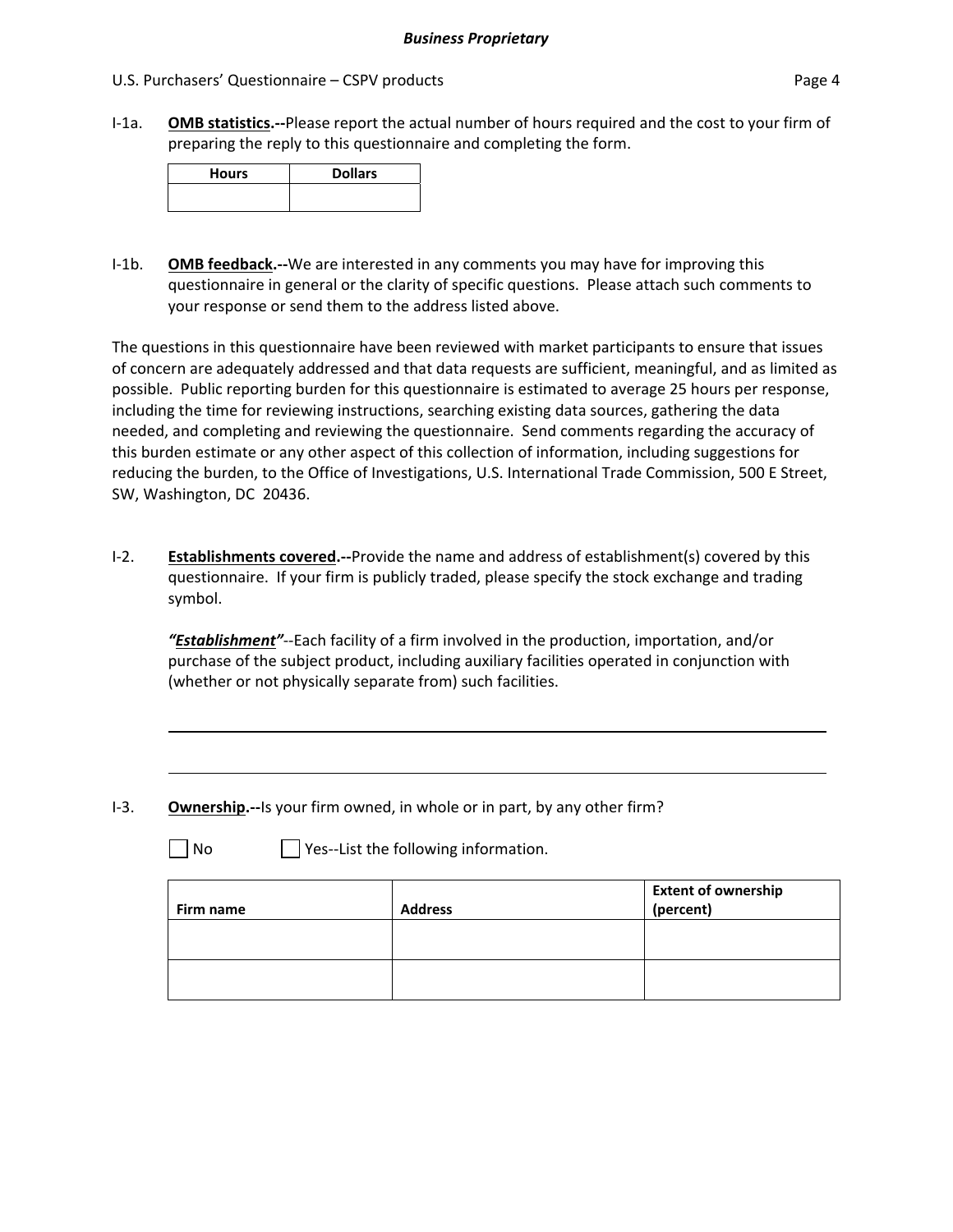I‐4. **Related importers/exporters from subject countries.‐‐**Does your firm have any related firms, either domestic or foreign, which are engaged in importing the subject product from China and Taiwan into the United States or which are engaged in exporting the subject product from China and Taiwan to the United States?

 $\Box$  No  $\Box$  Yes--List the following information.

| Firm name | <b>Address</b> | <b>Affiliation</b> |
|-----------|----------------|--------------------|
|           |                |                    |
|           |                |                    |
|           |                |                    |
|           |                |                    |

I‐5. **Related importers/exporters from nonsubject countries.‐‐**Does your firm have any related firms, either domestic or foreign, which are engaged in importing the subject product from countries other than China and Taiwan into the United States or which are engaged in exporting the subject product from countries other than China and Taiwan to the United States?

| No | Yes--List the f |
|----|-----------------|
|    |                 |

following information.

| Firm name and country | <b>Address</b> | <b>Affiliation</b> |
|-----------------------|----------------|--------------------|
|                       |                |                    |
|                       |                |                    |
|                       |                |                    |
|                       |                |                    |
|                       |                |                    |
|                       |                |                    |

I‐6. **Related producers.‐‐**Does your firm have any related firms, either domestic or foreign, which are engaged in the production of the subject product?

 $\mathbf{L}$ 

 $\Box$  No  $\Box$  Yes--List the following information.

| <b>Address</b> | <b>Affiliation</b> |
|----------------|--------------------|
|                |                    |
|                |                    |
|                |                    |
|                |                    |
|                |                    |
|                |                    |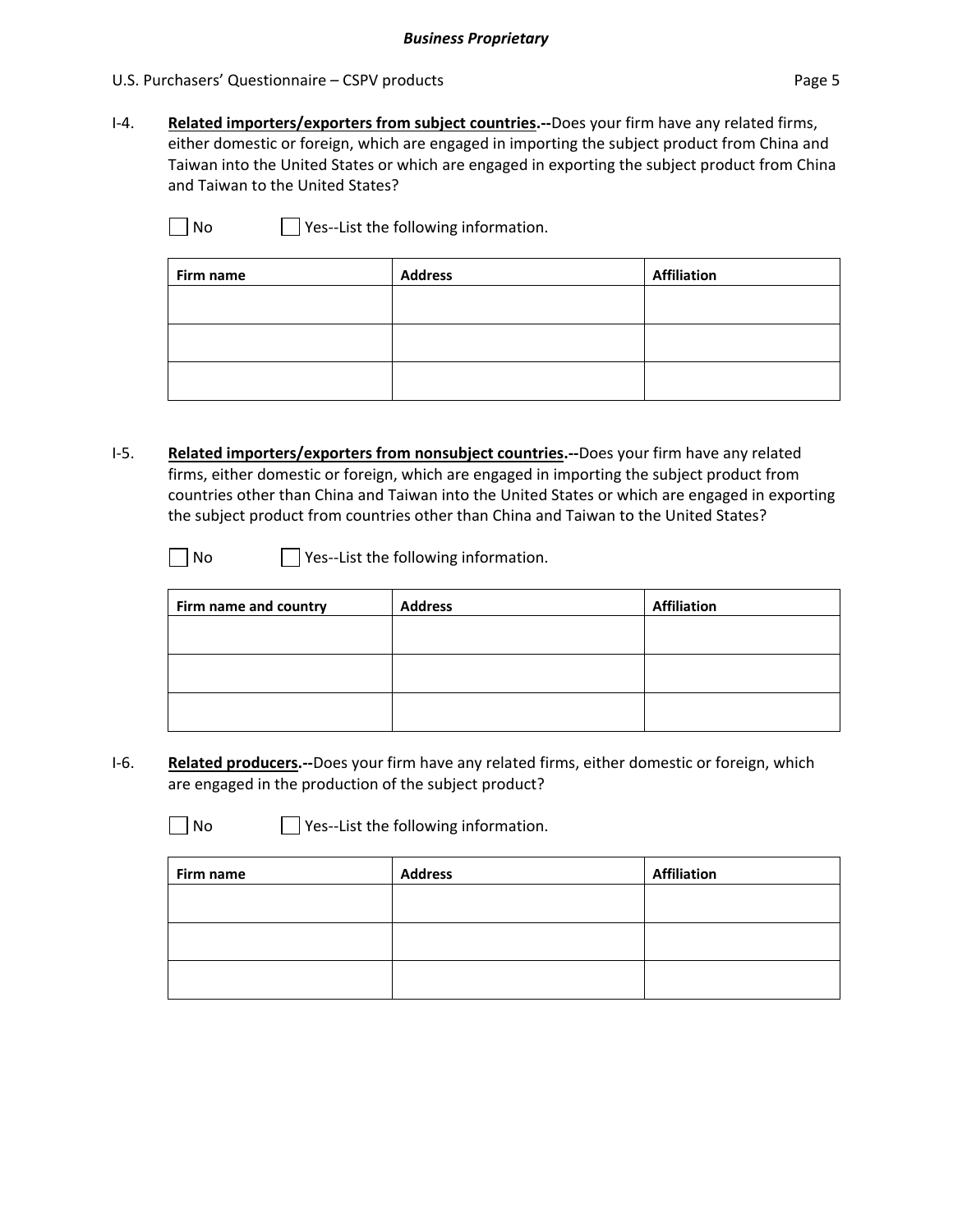#### **PART II.‐‐PURCHASES**

**Contact information.**‐‐ Please identify the responsible individual and the manner by which Commission staff may contact that individual regarding the confidential information submitted in this questionnaire.

| Name      |  |
|-----------|--|
| Title     |  |
| Email     |  |
| Telephone |  |
| Fax       |  |

#### II‐1. **Purchases.—**

(a) Report, as indicated below, your firm's purchases (either directly or through a sales agent or broker) of **CSPV cells**. Report based on delivery date, not order date.

| Item                                                      | 2011 | 2012 | 2013 | Jan.-June<br>2013 | Jan.-June<br>2014 |
|-----------------------------------------------------------|------|------|------|-------------------|-------------------|
| Purchases of CSPV cells produced in:                      |      |      |      |                   |                   |
| <b>United States:</b><br>Quantity (kilowatts)             |      |      |      |                   |                   |
| Value                                                     |      |      |      |                   |                   |
| China:<br>Quantity (kilowatts)<br>Value                   |      |      |      |                   |                   |
| Taiwan:<br>Quantity (kilowatts)                           |      |      |      |                   |                   |
| Value                                                     |      |      |      |                   |                   |
| All other countries: <sup>1</sup><br>Quantity (kilowatts) |      |      |      |                   |                   |
| Value                                                     |      |      |      |                   |                   |
| <sup>1</sup> Please identify these countries:             |      |      |      |                   |                   |

(b) Report, as indicated below, your firm's purchases (either directly or through a sales agent or broker) of **CSPV modules**. Report based on delivery date, not order date.

| <b>Item</b>                                               | 2011 | 2012 | 2013 | Jan.-June<br>2013 | Jan.-June<br>2014 |
|-----------------------------------------------------------|------|------|------|-------------------|-------------------|
| Purchases of CSPV modules produced in:                    |      |      |      |                   |                   |
| <b>United States:</b><br>Quantity (kilowatts)             |      |      |      |                   |                   |
| Value                                                     |      |      |      |                   |                   |
| China:<br>Quantity (kilowatts)<br>Value                   |      |      |      |                   |                   |
| Taiwan:<br>Quantity (kilowatts)                           |      |      |      |                   |                   |
| Value                                                     |      |      |      |                   |                   |
| All other countries: <sup>1</sup><br>Quantity (kilowatts) |      |      |      |                   |                   |
| Value                                                     |      |      |      |                   |                   |
| 1<br>Please identify these countries:                     |      |      |      |                   |                   |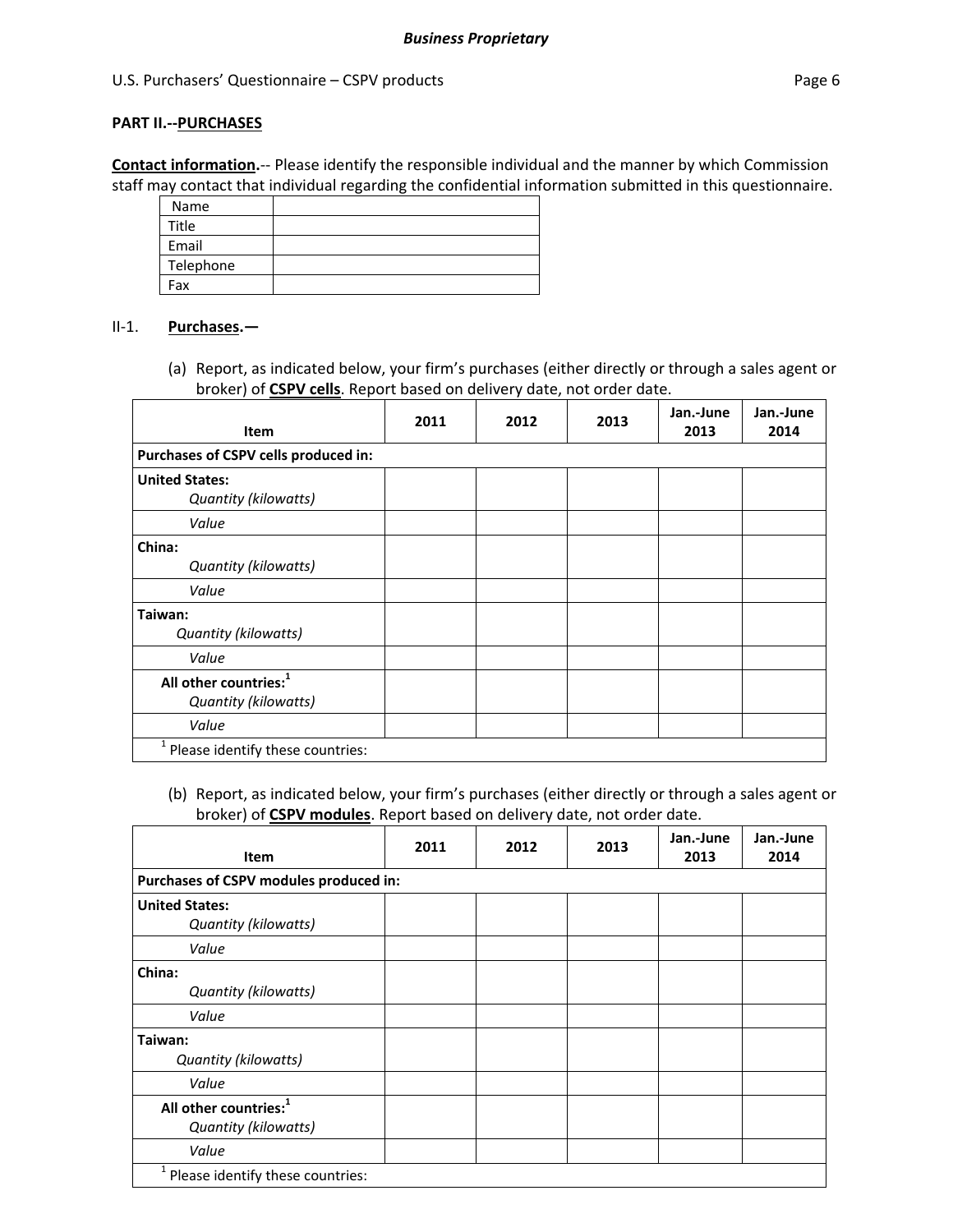#### U.S. Purchasers' Questionnaire – CSPV products extends the page 7 and 2012 and 2013

II‐2. **Changes in purchasing patterns.‐‐**Please indicate how the shares of your firm's purchases of the subject product from different sources have changed in the last three years.

| Source of<br>purchases  | Did not<br>purchase | Overall<br>decrease | <b>Overall</b><br>increase | No.<br>change | <b>Fluctuate</b><br>with no<br>clear trend | <b>Explanation for trend</b> |
|-------------------------|---------------------|---------------------|----------------------------|---------------|--------------------------------------------|------------------------------|
| United<br><b>States</b> | <b>College</b>      |                     | $\mathbf{I}$               |               | $\Box$                                     |                              |
| China                   |                     |                     |                            |               |                                            |                              |
| Taiwan                  |                     |                     | $\mathsf{L}$               |               | $\vert \ \ \vert$                          |                              |
| All other<br>countries  | $\mathsf{L}$        |                     |                            |               | $\mathbf{I}$                               |                              |

#### II‐3. **Installations**.‐‐If your firm is an installer or developer, please report the number and total wattage of your installation projects that used CSPV products by market segment.

| Item                                                  | 2011 | 2012 | 2013 | Jan.-June<br>2013 | Jan.-June<br>2014 |
|-------------------------------------------------------|------|------|------|-------------------|-------------------|
| <b>Residential Market:</b><br>Number of installations |      |      |      |                   |                   |
| Total wattage                                         |      |      |      |                   |                   |
| <b>Commercial Market:</b><br>Number of installations  |      |      |      |                   |                   |
| Total wattage                                         |      |      |      |                   |                   |
| Utility:<br>Number of installations                   |      |      |      |                   |                   |
| Total wattage                                         |      |      |      |                   |                   |

II‐4. **Purchases from one country only**.‐‐If your firm has purchased the subject product from only one country, please explain the reasons for doing so.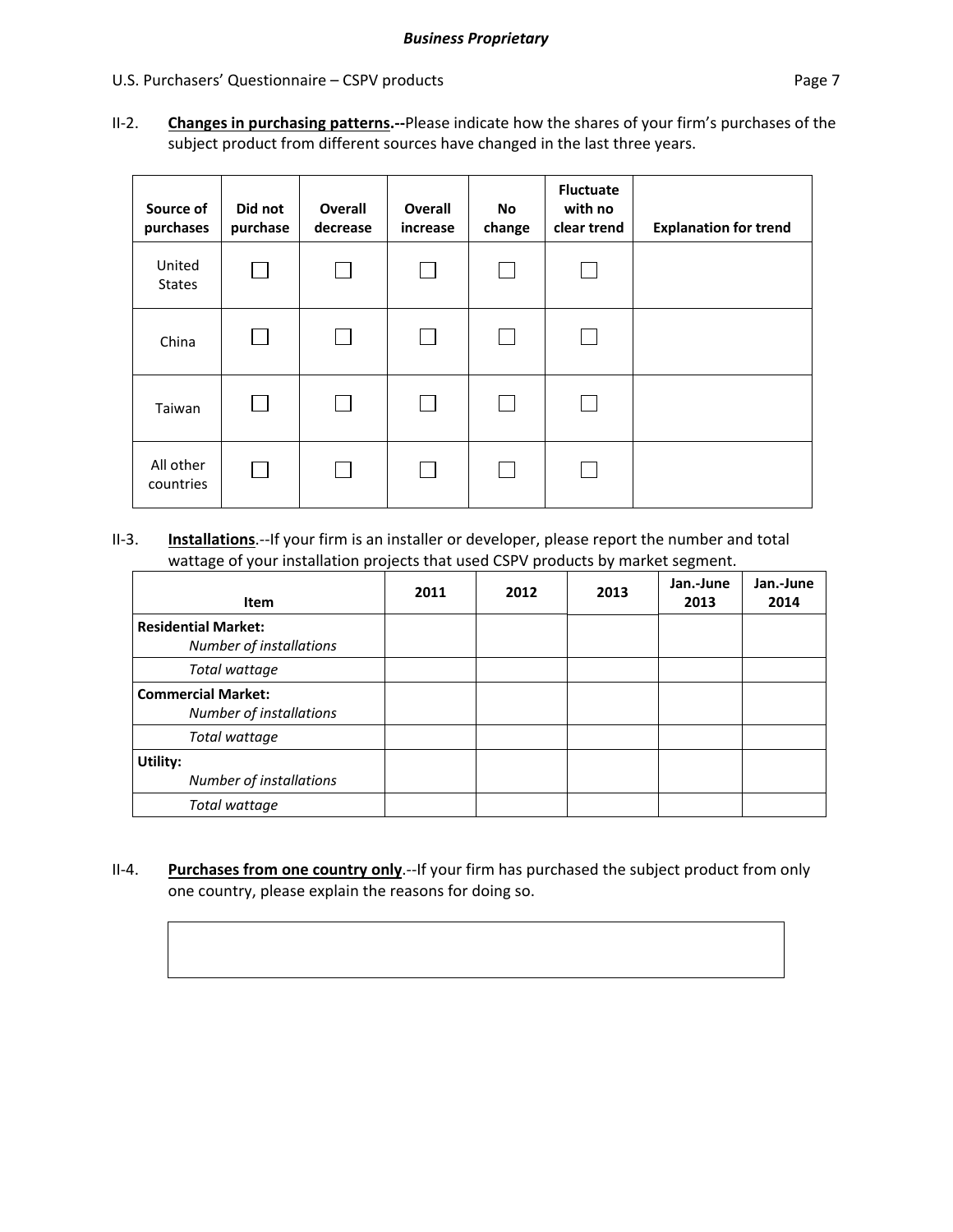II‐5. **Supplier identification.‐‐**Please list your firm's **FIVE** largest suppliers for the subject product since 2011. Also, provide the share of the quantity of your firm's total purchases of the subject product that each of these suppliers accounted for in 2013.

| No.            | Supplier's name | <b>City and state</b> | Share of quantity of<br>2013 purchases |
|----------------|-----------------|-----------------------|----------------------------------------|
| 1              |                 |                       | %                                      |
| $\overline{2}$ |                 |                       | %                                      |
| 3              |                 |                       | %                                      |
| $\overline{4}$ |                 |                       | %                                      |
| 5              |                 |                       | %                                      |

### **PART III.‐‐MARKET CHARACTERISTICS AND PURCHASING PRACTICES**

III‐1. **Firm type.‐‐**Which of the following best describes your firm as a purchaser of the subject product (check all that apply)?

| Residential installer     |
|---------------------------|
| Commercial installer      |
| Utility company/developer |
| Distributor of cells      |
| Distributor of modules    |
| Other (Describe:          |

### If your firm is a distributor of the subject product, please answer questions III-2 and III-3.

III‐2. **Competition for sales.‐‐**Do you compete for sales to your customers with the manufacturers or importers from which you purchase the subject product?

| No | Yes   If yes, please describe. |
|----|--------------------------------|
|    |                                |

III‐3. **Types of customers.‐‐**What are the major types of consumers to which you sell the subject product?

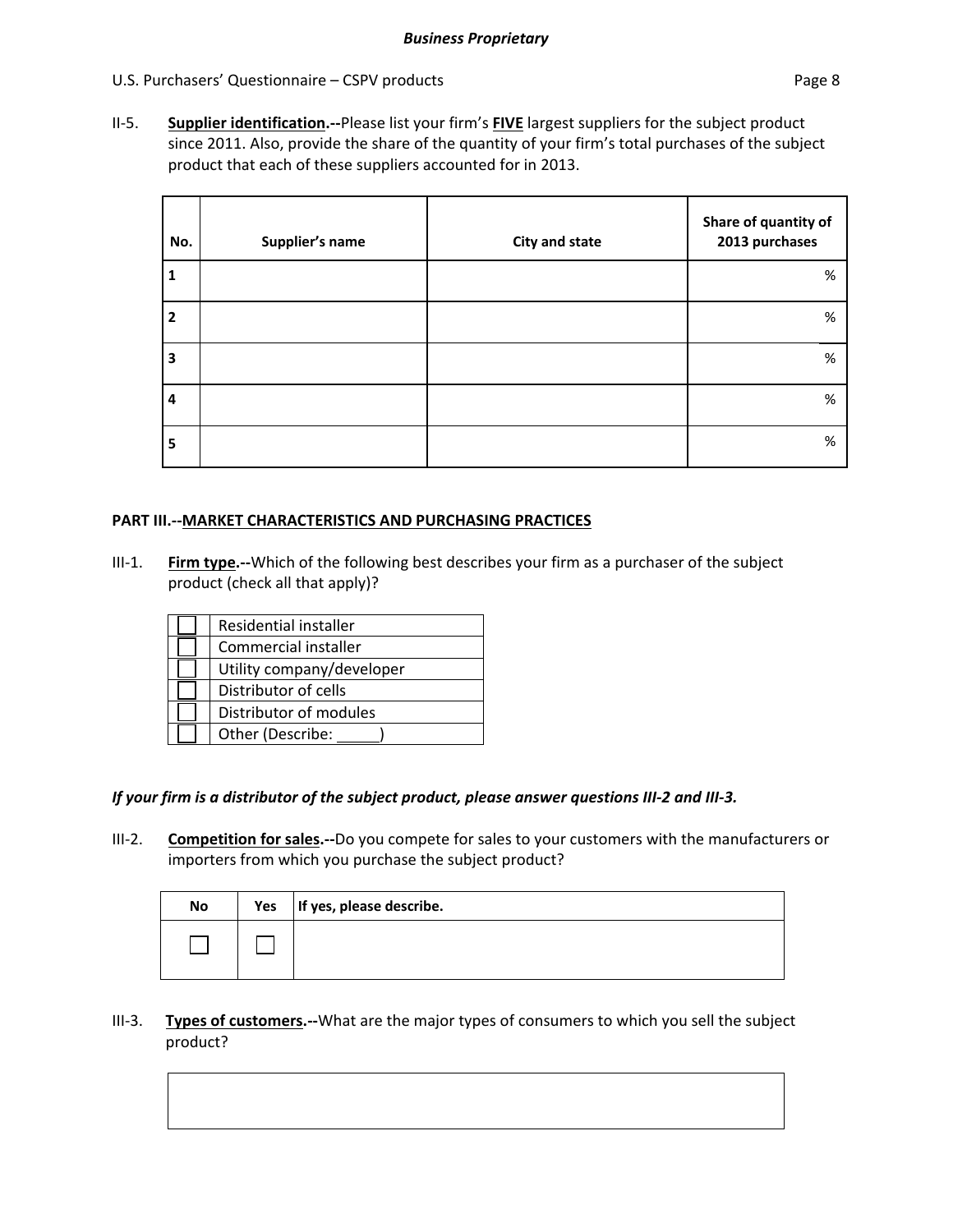#### U.S. Purchasers' Questionnaire – CSPV products extends the extendion of the Page 9

#### If your firm is an end user of the subject product, please answer questions III-4 and III-5.

III‐4. **End uses.‐‐**List the top 3 products you make using CSPV cells and modules and estimate the percent of your total production cost that is accounted for by CSPV products and by other inputs (such as labor, energy, and other raw materials).

|                        | Share of total cost of end use product accounted<br>for by |                     |              |      |
|------------------------|------------------------------------------------------------|---------------------|--------------|------|
| Product(s) you produce | <b>CSPV</b> products                                       | <b>Other inputs</b> | <b>Total</b> |      |
| Module                 | %                                                          | %                   | 0.0          | %    |
| Residential system     | $\%$                                                       | %                   | 0.0          | $\%$ |
| Commercial system      | %                                                          | %                   | 0.0          | $\%$ |
| Utility system         | %                                                          | %                   | 0.0          | $\%$ |
|                        | %                                                          | %                   | 0.0          | %    |
|                        | %                                                          | %                   | 0.0          | %    |
|                        | %                                                          | %                   | 0.0          | %    |

#### III‐5. **Demand for end use products.‐‐**

(a) Has the demand for your firm's final products incorporating CSPV products changed since January 1, 2011?

| <b>Overall</b> | No     | Overall  | <b>Fluctuate with no clear</b> |
|----------------|--------|----------|--------------------------------|
| increase       | change | decrease | trend                          |
|                |        |          |                                |

(b) Has this had any effect on your firm's demand for CSPV products?

| <b>No</b> | Yes | <b>Explain</b> |
|-----------|-----|----------------|
|           |     |                |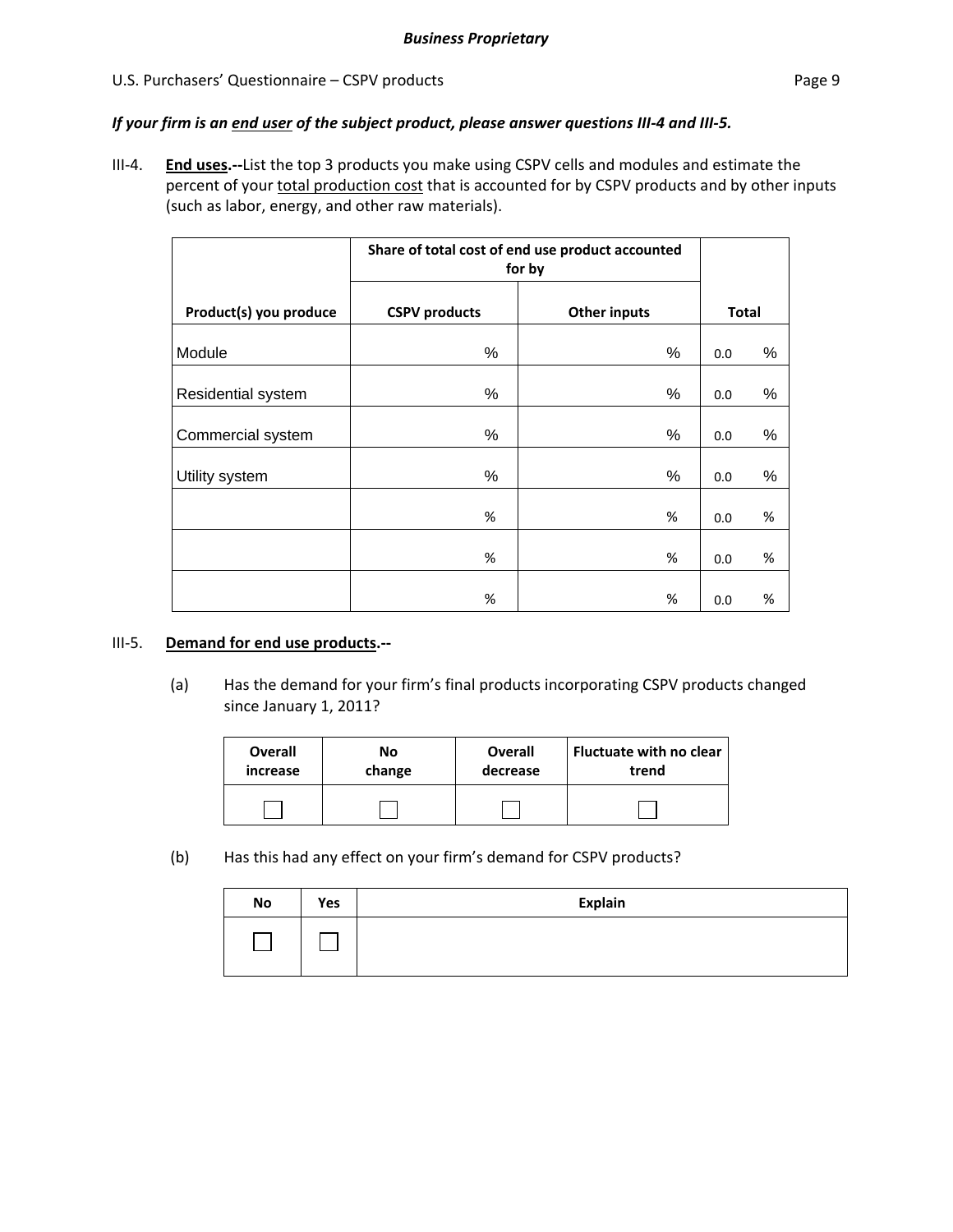#### III‐6. **Substitutes.—**

(a) When making an initial purchase decision (i.e., at the point in time of deciding to build an electricity generation system), can non‐solar renewable energy products be substituted for CSPV products?

 $\Box$  No  $\Box$  Yes--Please fill out the table.

|                  |                   | Have changes in the price of this substitute affected the price for<br><b>CSPV</b> products? |     |                    |  |  |  |
|------------------|-------------------|----------------------------------------------------------------------------------------------|-----|--------------------|--|--|--|
|                  | <b>Substitute</b> | <b>No</b>                                                                                    | Yes | <b>Explanation</b> |  |  |  |
| 11.              |                   |                                                                                              |     |                    |  |  |  |
| $\overline{2}$ . |                   |                                                                                              |     |                    |  |  |  |
| $\mathbf{3}$     |                   |                                                                                              |     |                    |  |  |  |

(b) When making an initial purchase decision (i.e., at the point in time of deciding to build an electricity generation system), can other solar energy products be substituted for CSPV products?

 $\Box$  No  $\Box$  Yes--Please fill out the table.

|                  |                   | Have changes in the price of this substitute affected the price for<br><b>CSPV</b> products? |     |                    |  |  |  |
|------------------|-------------------|----------------------------------------------------------------------------------------------|-----|--------------------|--|--|--|
|                  | <b>Substitute</b> | <b>No</b>                                                                                    | Yes | <b>Explanation</b> |  |  |  |
| ່ 1.             |                   |                                                                                              |     |                    |  |  |  |
| 2.               |                   |                                                                                              |     |                    |  |  |  |
| $\overline{3}$ . |                   |                                                                                              |     |                    |  |  |  |

*If your firm does not conduct business in the utility/developer market segment, please skip to question III‐8.*

#### III‐7. **Utility portfolios.—**

(a) During the initial planning stage, what factors does a utility consider when planning a new electricity generation system?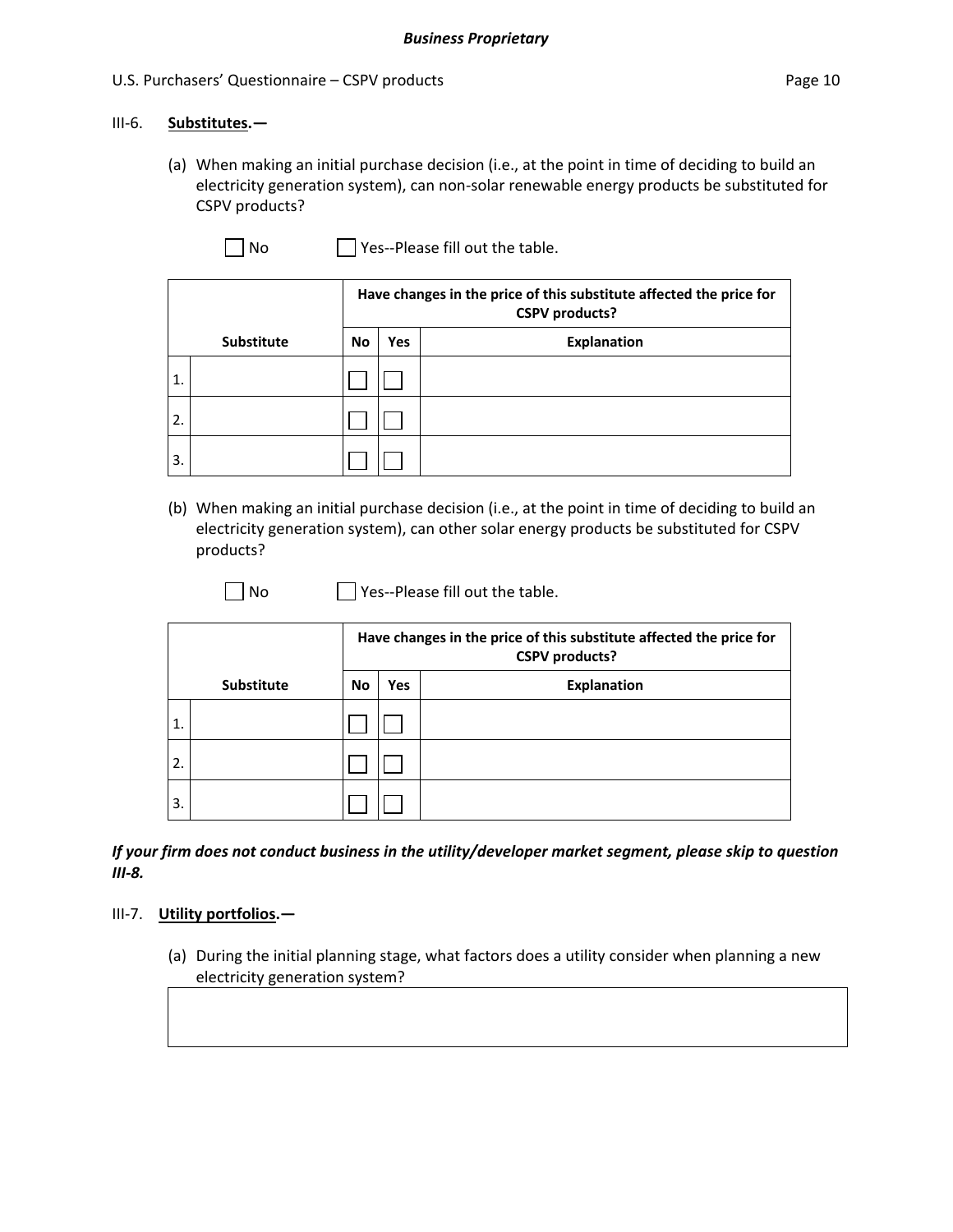#### III‐7. **Utility portfolios.—***Continued.*

- (b) How do utilities determine the share of solar energy from CSPV products in a utility's energy portfolio as compared to the share of other renewable energy sources and the share of non‐ renewable energy sources?
- (c) Please identify each renewable and non‐renewable energy source (other than CSPV) in your portfolio since January 1, 2011 and fill out the table.

|                  |                      |           | Have changes in the price of this energy source affected the price for solar<br>generated electricity? |                    |  |  |  |  |
|------------------|----------------------|-----------|--------------------------------------------------------------------------------------------------------|--------------------|--|--|--|--|
|                  | <b>Energy source</b> | <b>No</b> | <b>Yes</b>                                                                                             | <b>Explanation</b> |  |  |  |  |
| $\mathbf{1}$     |                      |           |                                                                                                        |                    |  |  |  |  |
| $\overline{2}$ . |                      |           |                                                                                                        |                    |  |  |  |  |
| 3.               |                      |           |                                                                                                        |                    |  |  |  |  |
| 4.               |                      |           |                                                                                                        |                    |  |  |  |  |

III‐8. **Demand trends.—**Indicate how demand within the United States and outside of the United States (if known) for CSPV products has changed since January 1, 2011. Explain any trends and describe the principal factors that have affected these changes in demand.

| <b>Market</b>                                        | <b>Overall</b><br>increase | No<br>change | Overall<br>decrease | <b>Fluctuate with</b><br>no clear trend | <b>Explanation and factors</b> |
|------------------------------------------------------|----------------------------|--------------|---------------------|-----------------------------------------|--------------------------------|
| Within the<br><b>United</b><br><b>States</b>         |                            |              |                     |                                         |                                |
| <b>Outside the</b><br><b>United</b><br><b>States</b> |                            |              |                     |                                         |                                |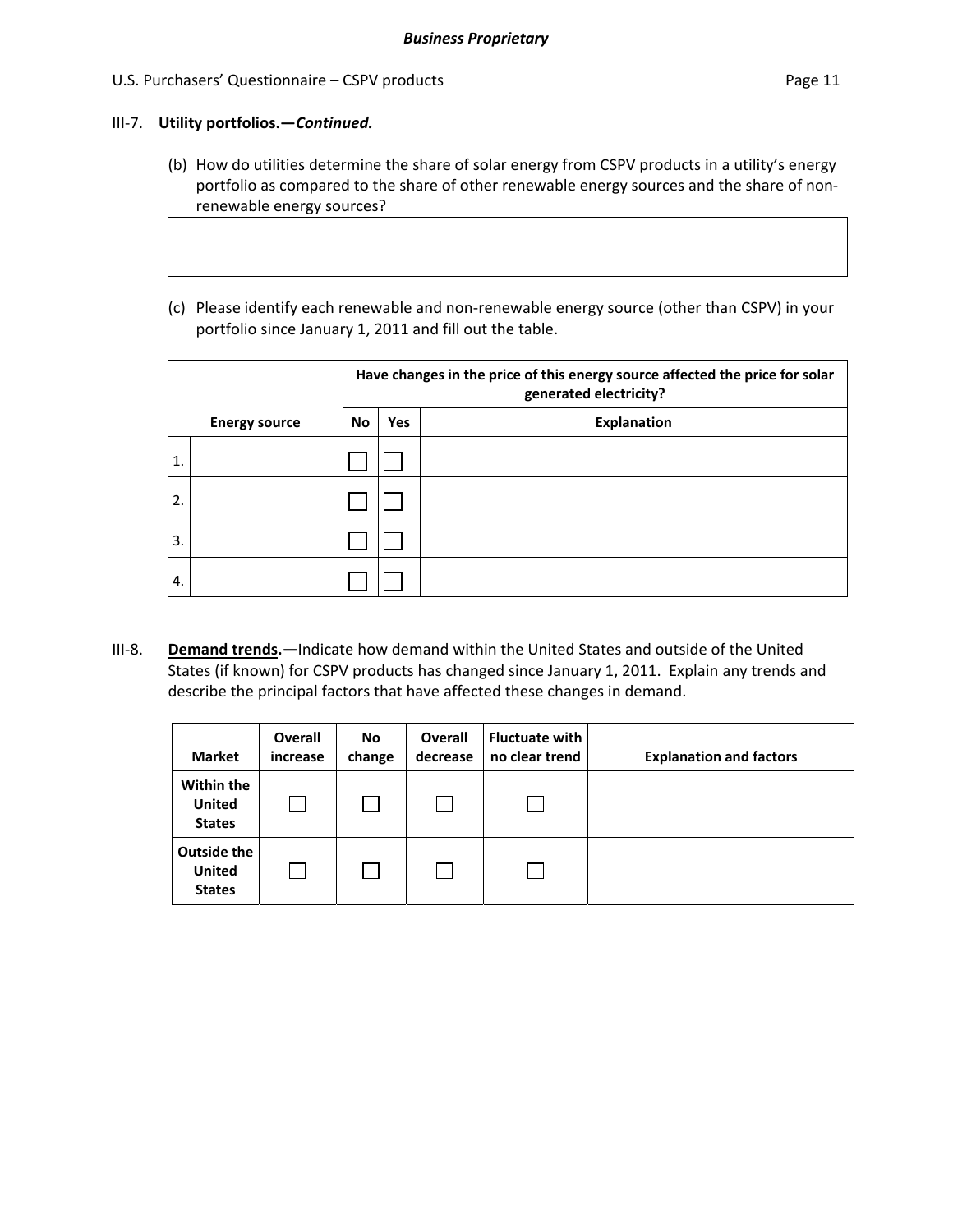#### III‐9. **Government incentives***.***—**

(a) How has the level or availability of government incentives for CSPV products changed since January 1, 2011 (i.e., is there a greater amount or lesser amount of government incentives available for CSPV products today as compared with January 1, 2011)? In the last column, list or describe the principal incentive programs (e.g., Section 1603 Program, Renewable Portfolio Standards, or California Solar Initiative) whose level or availability has changed.

| <b>Market</b>                                   | <b>Overall</b><br>increase | <b>No</b><br>change | Overall<br>decrease | <b>Fluctuate</b><br>with no<br>clear trend | <b>Incentives</b> |
|-------------------------------------------------|----------------------------|---------------------|---------------------|--------------------------------------------|-------------------|
| <b>State and local</b><br>government incentives |                            |                     |                     |                                            |                   |
| <b>Federal government</b><br>incentives         |                            |                     |                     |                                            |                   |

(b) Have the changes in the level or availability of government incentives affected demand for CSPV products since January 1, 2011? In the last column, list or describe the principal incentive programs (e.g., Section 1603 Program, Renewable Portfolio Standards, or California Solar Initiative) whose change in level or availability has affected demand.

| <b>Market</b>                                   | <b>Overall</b><br>increase | No<br>change | <b>Overall</b><br>decrease | <b>Fluctuate</b><br>with no<br>clear trend | Incentives and explanation of<br>demand trends |
|-------------------------------------------------|----------------------------|--------------|----------------------------|--------------------------------------------|------------------------------------------------|
| <b>State and local</b><br>government incentives |                            |              |                            |                                            |                                                |
| <b>Federal government</b><br>incentives         |                            |              |                            |                                            |                                                |

(c) How have changes in the availability of government incentives affected the price of solar generated electricity since January 1, 2011? Explain any trends and describe the principal factors that have affected these changes in price.

| <b>Overall</b> | No        | <b>Overall</b> | <b>Fluctuate</b> | <b>Explanation and factors</b> |
|----------------|-----------|----------------|------------------|--------------------------------|
| price          | Change in | price          | with no          |                                |
| increase       | price     | decrease       | clear trend      |                                |
|                |           |                |                  |                                |

(d) Do changes in the price of solar generated electricity affect the price of CSPV modules? If so, how?

| No | Yes | If yes, please explain. |
|----|-----|-------------------------|
|    |     |                         |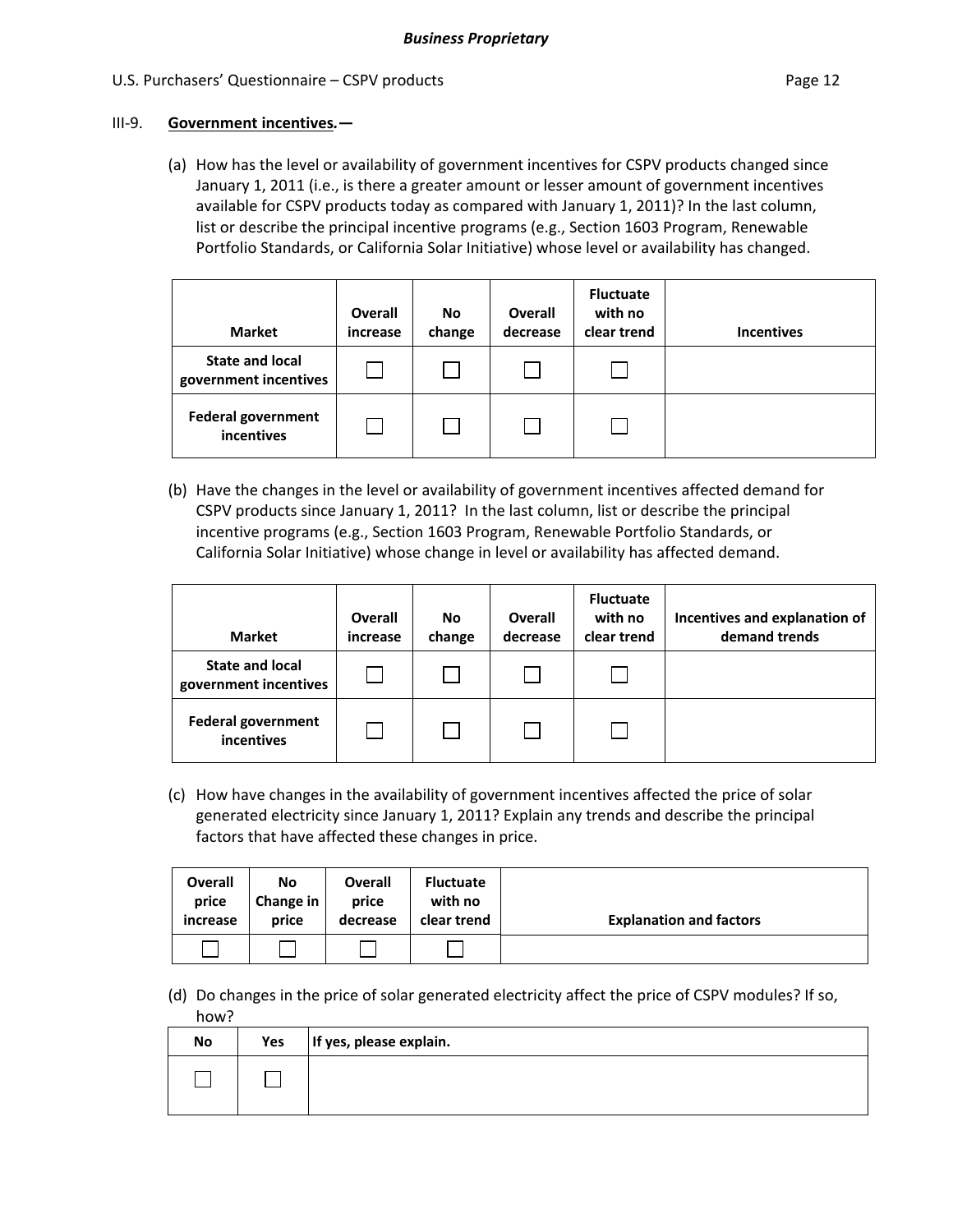#### III‐10. **Conventional energy sources***.***—**

(a) How have prices of U.S. conventional energy sources changed since January 1, 2011?

| <b>Source</b>                       | <b>Overall</b><br>increase | No<br>change | <b>Overall</b><br>decrease | <b>Fluctuate</b><br>with no<br>clear trend | <b>Factors</b> |
|-------------------------------------|----------------------------|--------------|----------------------------|--------------------------------------------|----------------|
| <b>Natural gas</b>                  |                            |              |                            |                                            |                |
| Coal                                |                            |              |                            |                                            |                |
| <b>Other conventional</b><br>energy |                            |              |                            |                                            |                |

(b) How have prices of U.S. conventional energy sources such as natural gas and coal impacted demand for CSPV cells and modules in each sector below since January 1, 2011?

| <b>Market</b>      | Overall<br>increase | No<br>change | Overall<br>decrease | <b>Fluctuate</b><br>with no<br>clear trend | <b>Factors</b> |
|--------------------|---------------------|--------------|---------------------|--------------------------------------------|----------------|
| <b>Residential</b> |                     |              |                     |                                            |                |
| <b>Commercial</b>  |                     |              |                     |                                            |                |
| <b>Utility</b>     |                     |              |                     |                                            |                |

(c) How have changes in the price of U.S. conventional energy affected the price of solar generated electricity since January 1, 2011? Explain any trends and describe the principal factors that have affected these changes in price.

| <b>Overall</b> | No        | <b>Overall</b> | <b>Fluctuate</b> | <b>Explanation and factors</b> |
|----------------|-----------|----------------|------------------|--------------------------------|
| price          | Change in | price          | with no          |                                |
| increase       | price     | decrease       | clear trend      |                                |
|                |           |                |                  |                                |

III‐11. **Importance of purchasing domestic product.‐‐**Please fill out the table below, estimating the percentage of your firm's total 2013 purchases of CSPV products that required the product be produced in the United States.

|                                                                             | <b>Estimated</b><br>percentage of your<br>firm's total 2013<br>purchases of CSPV<br>products |
|-----------------------------------------------------------------------------|----------------------------------------------------------------------------------------------|
| Purchases that did not require domestic product                             | %                                                                                            |
| Purchases that were required by law or regulation to be domestic product    |                                                                                              |
| (e.g., government purchases under "Buy American" provisions)                | %                                                                                            |
| Purchases that were not required by law or regulation, but were required by |                                                                                              |
| your customers to be domestic product                                       | %                                                                                            |
| Purchases that were required to be domestic product for other reasons       |                                                                                              |
| (explain:                                                                   | %                                                                                            |
|                                                                             | %                                                                                            |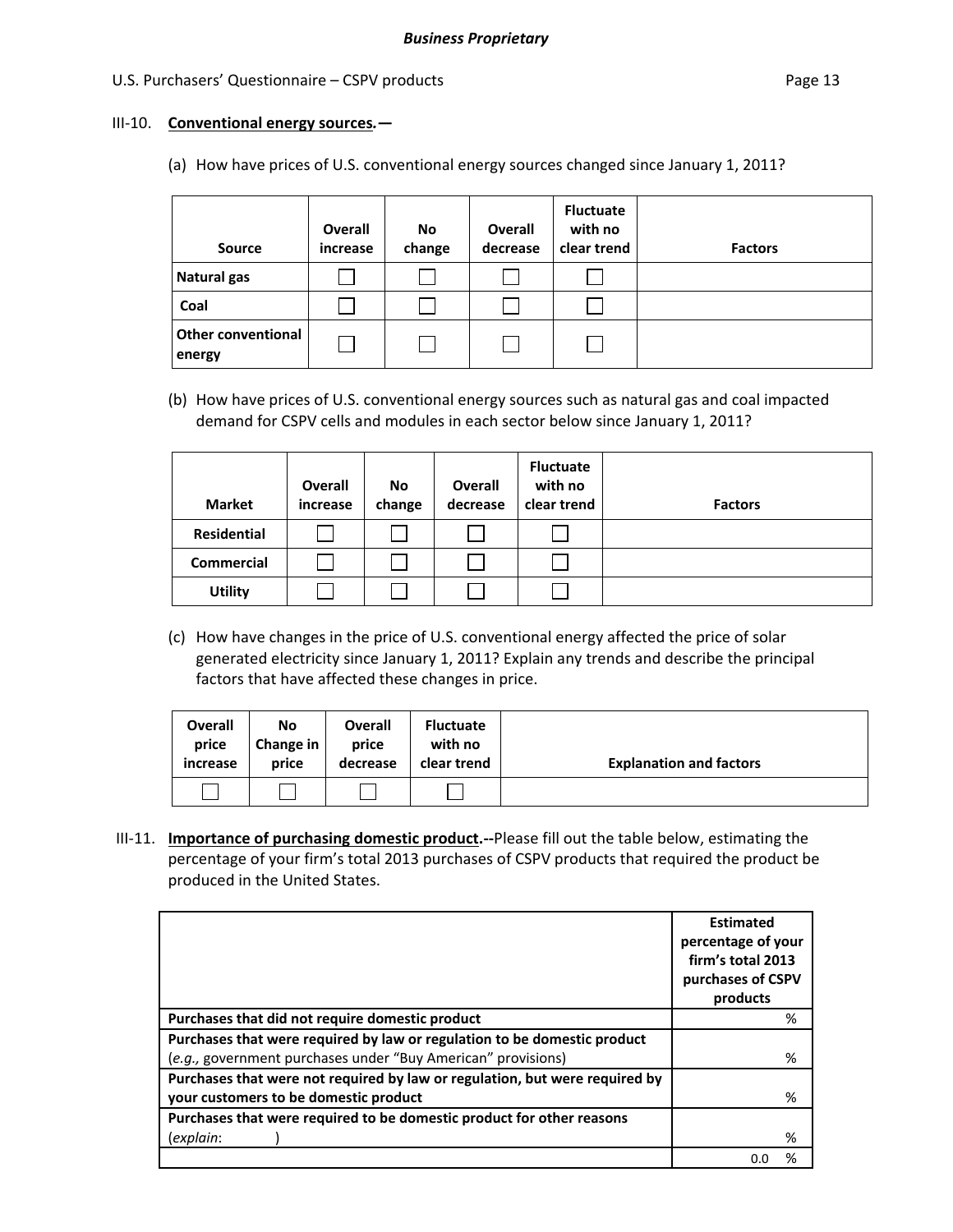#### III‐12. **Conditions of competition.‐‐**

(a) Is the market for CSPV products subject to business cycles (other than general economy‐ wide conditions) and/or other conditions of competition distinctive to CSPV products?

| Check all that apply. |                                                           | Please describe.         |
|-----------------------|-----------------------------------------------------------|--------------------------|
|                       | No                                                        | Skip to question III-13. |
|                       | Yes-Business cycles (e.g.<br>seasonal business)           |                          |
|                       | <b>Yes-Other distinctive</b><br>conditions of competition |                          |

(b) Have there been any changes in the business cycles or conditions of competition for CSPV products since January 1, 2011?

| No | Yes | If yes, describe. |
|----|-----|-------------------|
|    |     |                   |

III‐13. **Decisions based on producer and country‐of‐origin.‐‐**How often does your firm, and if you know, do your customers, make purchasing decisions involving CSPV products based on its producer or country of origin?

|                            | <b>Always</b> | <b>Usually</b> | <b>Sometimes</b>                    | <b>Never</b> | If at least sometimes, explain. |  |  |  |
|----------------------------|---------------|----------------|-------------------------------------|--------------|---------------------------------|--|--|--|
| Decision based on producer |               |                |                                     |              |                                 |  |  |  |
| Your firm                  |               |                |                                     |              |                                 |  |  |  |
| Your<br>customers          |               |                |                                     |              |                                 |  |  |  |
|                            |               |                | Decision based on country of origin |              |                                 |  |  |  |
| Your firm                  |               |                |                                     |              |                                 |  |  |  |
| Your<br>customers          |               |                |                                     |              |                                 |  |  |  |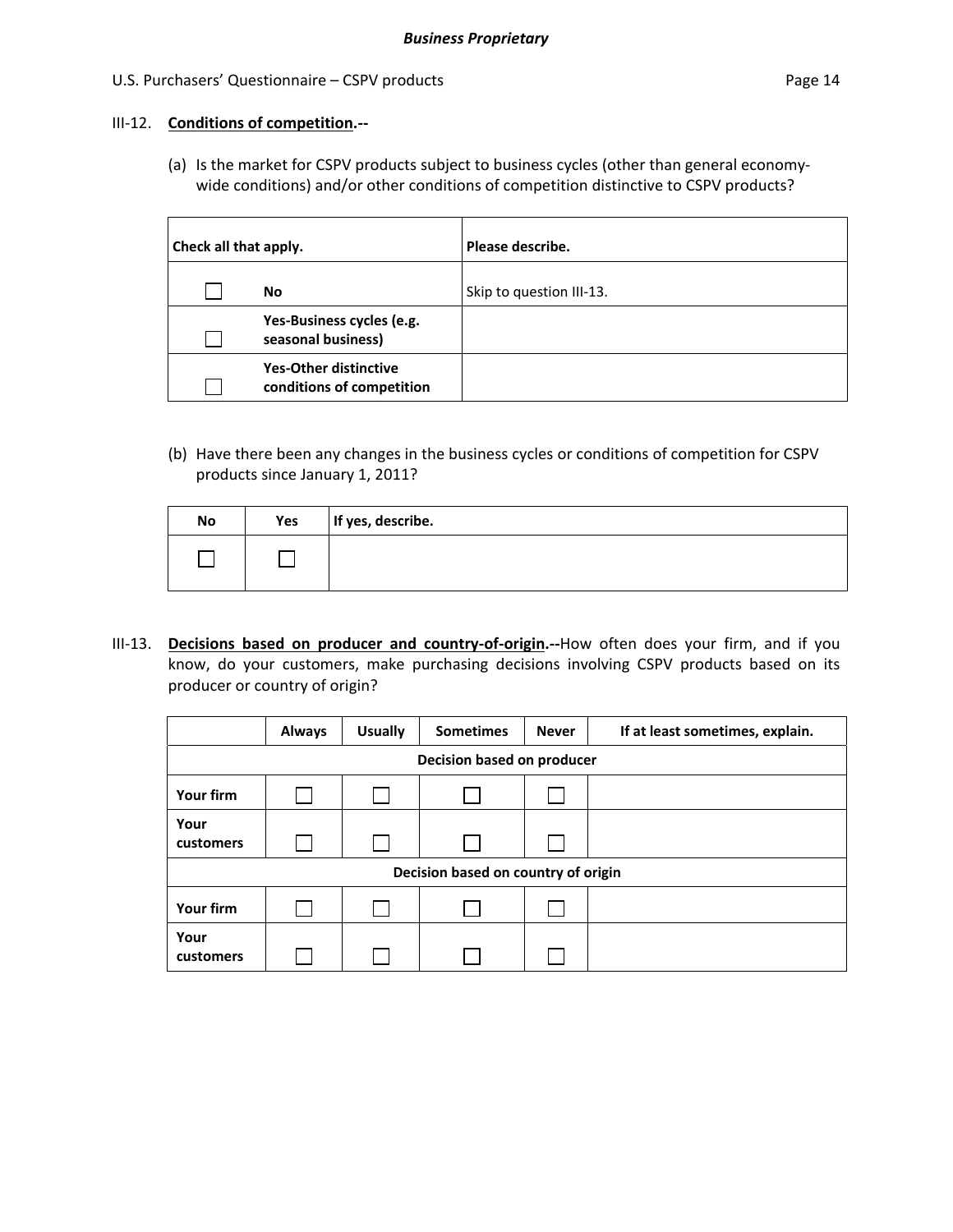III‐14. **Supply constraints.‐‐**Has any firm refused, declined, or been unable to supply CSPV products since January 1, 2011 (examples include placing customers on allocation or "controlled order entry," declining to accept new customers or renew existing customers, delivering less than the quantity promised, been unable to meet timely shipment commitments, etc.)?

| No | Yes | If yes, please describe. |
|----|-----|--------------------------|
|    |     |                          |

#### III‐15. **Purchasing frequency.‐‐**

(a) How frequently do you make purchases of CSPV products (check one)?

| <b>Daily</b> | Weekly | <b>Monthly</b> | Quarterly | Annually | <b>Other</b> | If other, specify |
|--------------|--------|----------------|-----------|----------|--------------|-------------------|
|              |        |                |           |          |              |                   |

(b) Has this purchasing frequency changed since January 1, 2011?

| No | Yes | If yes, please describe. |
|----|-----|--------------------------|
|    |     |                          |

- III‐16. **Number of suppliers contacted.‐‐**How many suppliers do you generally contact before making a purchase? Between \_\_\_\_\_ and \_\_\_\_\_ firms
- III‐17. **Supplier negotiations.‐‐**Do your purchases of CSPV products usually involve negotiations between supplier and purchaser?

| No | <b>Yes</b> | If yes, explain the factors you generally negotiate and note whether your<br>firm quotes competing prices during negotiations. |
|----|------------|--------------------------------------------------------------------------------------------------------------------------------|
|    |            |                                                                                                                                |

III‐18. **Change in suppliers.‐‐**Have you changed suppliers since January 1, 2011?

| No | Yes | If yes, please list the supplier(s), whether the firm was added or dropped, the<br>reasons for the change. |
|----|-----|------------------------------------------------------------------------------------------------------------|
|    |     |                                                                                                            |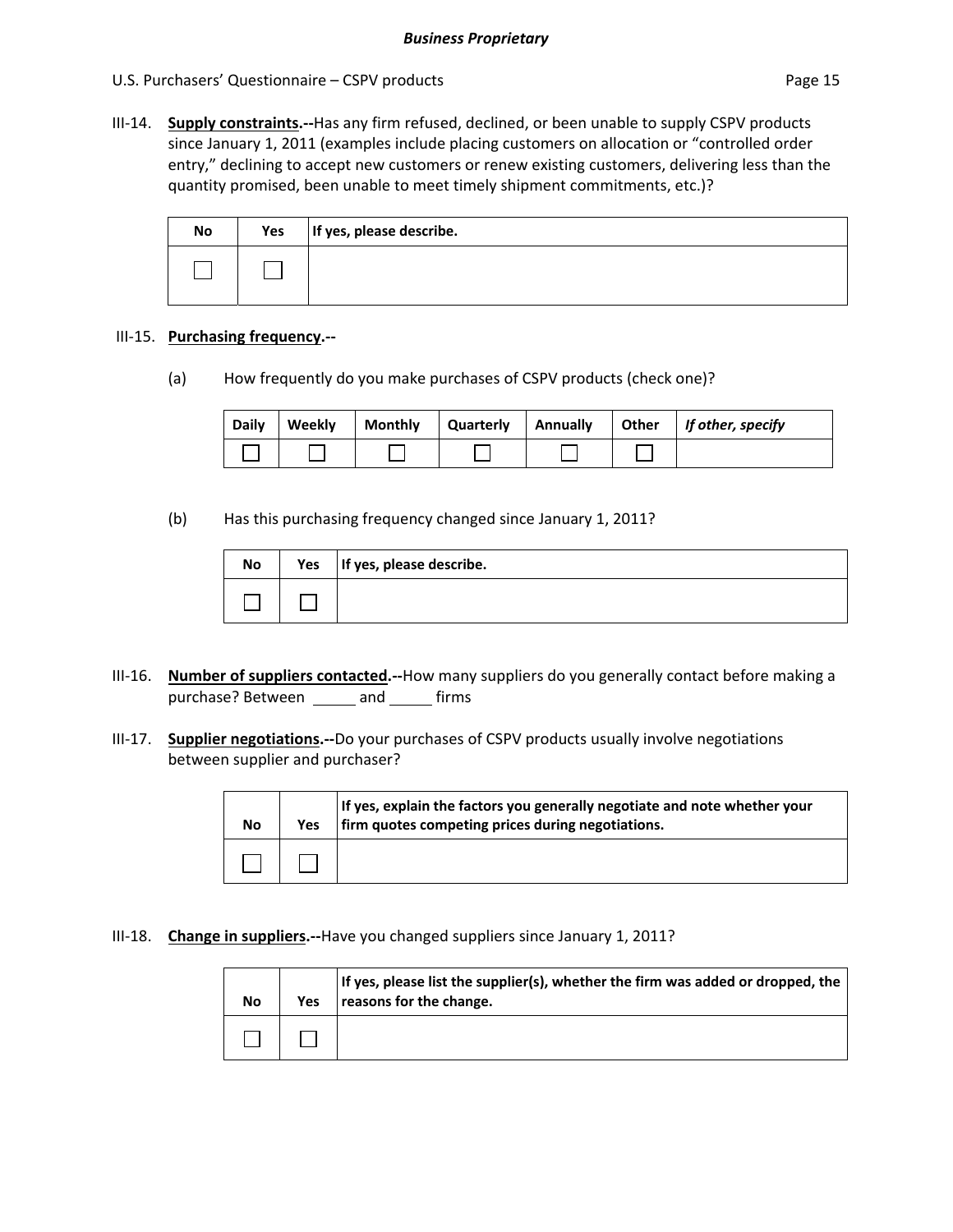III‐19. **New suppliers.‐‐**Are you aware of any new suppliers, either foreign or domestic, that have entered the market since January 1, 2011?

| <b>No</b> | Yes   If yes, please identify the firms. |
|-----------|------------------------------------------|
|           |                                          |

III‐20. **Supplier qualification.‐‐**Do you require your suppliers to be or to become certified or qualified to sell CSPV products to your firm?

If yes, provide the following information.

- The number of days to qualify a new supplier.
- A general description of the certification or qualification process. Also, a brief description of the factors that you consider when qualifying a new supplier (*e.g.*, quality of product, reliability of supplier, etc.).

| <b>No</b> | Yes | <b>Number</b><br>of days | <b>Process and factors</b> |  |
|-----------|-----|--------------------------|----------------------------|--|
|           |     |                          |                            |  |

III‐21. **Failure to certify.‐‐**Since January 1, 2011, have any domestic or foreign producers failed in their attempts to certify or qualify their subject product with your firm or have any producers lost their approved status?

| No | Yes | If yes, please identify these firms, the countries where they are located, and the<br>reasons why they failed the certification/qualification. |
|----|-----|------------------------------------------------------------------------------------------------------------------------------------------------|
|    |     |                                                                                                                                                |

III‐22. **Major purchasing factors.‐‐**Please list, in order of their importance, the three major factors your firm considers in deciding from whom to purchase CSPV products (examples include availability, extension of credit, contracts, price, quality, range of supplier's product line, traditional supplier, etc.).

| 1. |                                                                                   |
|----|-----------------------------------------------------------------------------------|
| 2. |                                                                                   |
| 3. |                                                                                   |
|    | Please list any other factors that are very important in your purchase decisions: |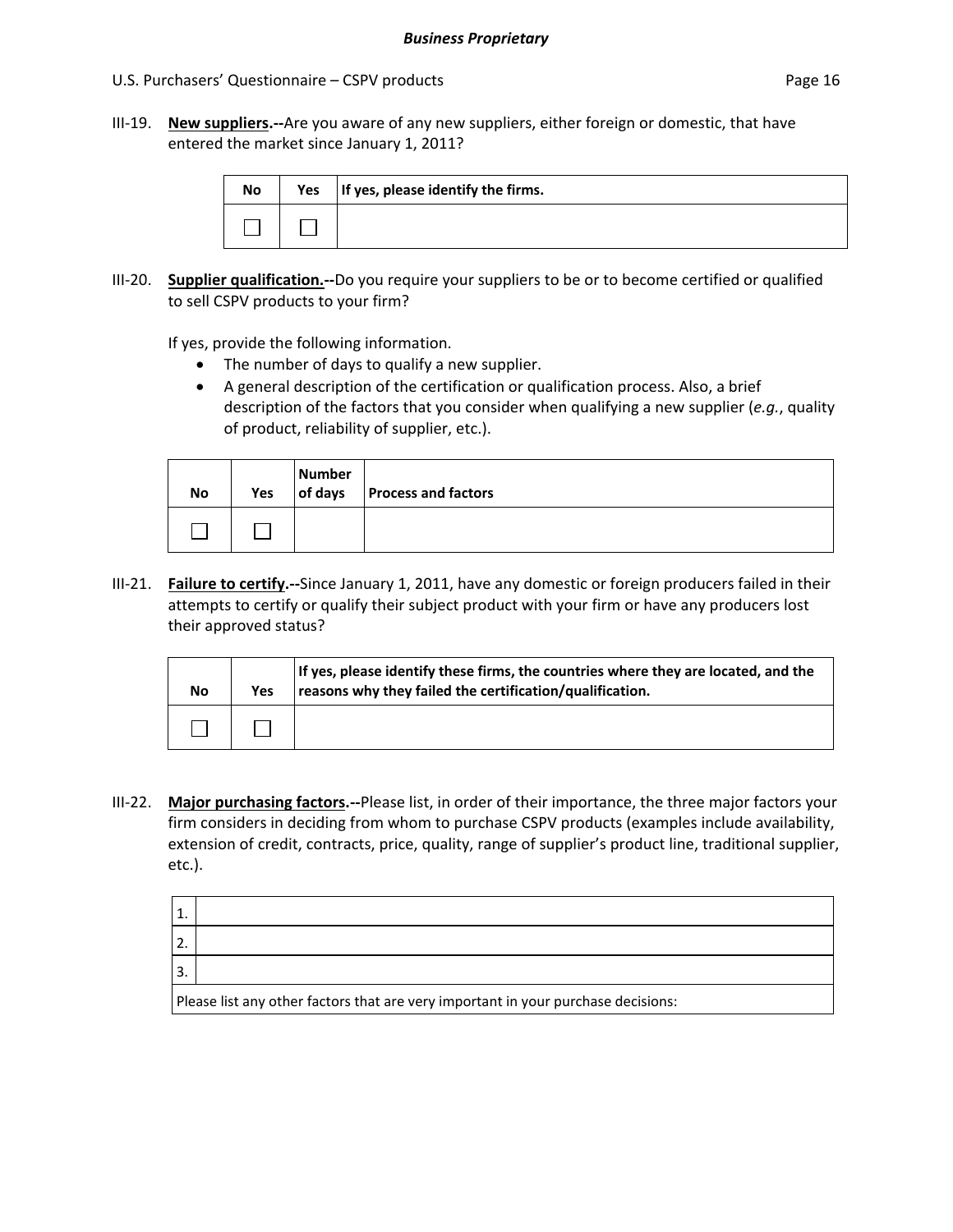#### U.S. Purchasers' Questionnaire – CSPV products extending the page 17

III‐23. **Purchasing factors.‐‐** Please rate the importance of the following factors in your firm's purchasing decisions for CSPV products.

| <b>Factor</b>                        | <b>Very</b><br>important | Somewhat<br>important | <b>Not</b><br>important |
|--------------------------------------|--------------------------|-----------------------|-------------------------|
| Availability                         |                          |                       |                         |
| Cell count (60, 72, 90-cell modules) |                          |                       |                         |
| Delivery terms                       |                          |                       |                         |
| Delivery time                        |                          |                       |                         |
| Discounts offered                    |                          |                       |                         |
| <b>Extension of credit</b>           |                          |                       |                         |
| Minimum quantity requirements        |                          |                       |                         |
| Module racking systems               |                          |                       |                         |
| Packaging                            |                          |                       |                         |
| Price                                |                          |                       |                         |
| Product consistency                  |                          |                       |                         |
| Product range                        |                          |                       |                         |
| Quality exceeds industry standards   |                          |                       |                         |
| Quality meets industry standards     |                          |                       |                         |
| Reliability of supply                |                          |                       |                         |
| Technical support/service            |                          |                       |                         |
| Warranty                             |                          |                       |                         |
| Wattage efficiency                   |                          |                       |                         |
| U.S. transportation costs            |                          |                       |                         |

- III‐24. **Quality characteristics.‐‐**What characteristics does your firm consider when determining the quality of CSPV products?
- III‐25. **Frequency of decisions based on price.‐‐**How often does your firm purchase CSPV products that are offered at the lowest price?

| <b>Always</b> | <b>Usually</b> | <b>Sometimes</b> | <b>Never</b> |
|---------------|----------------|------------------|--------------|
|               |                |                  |              |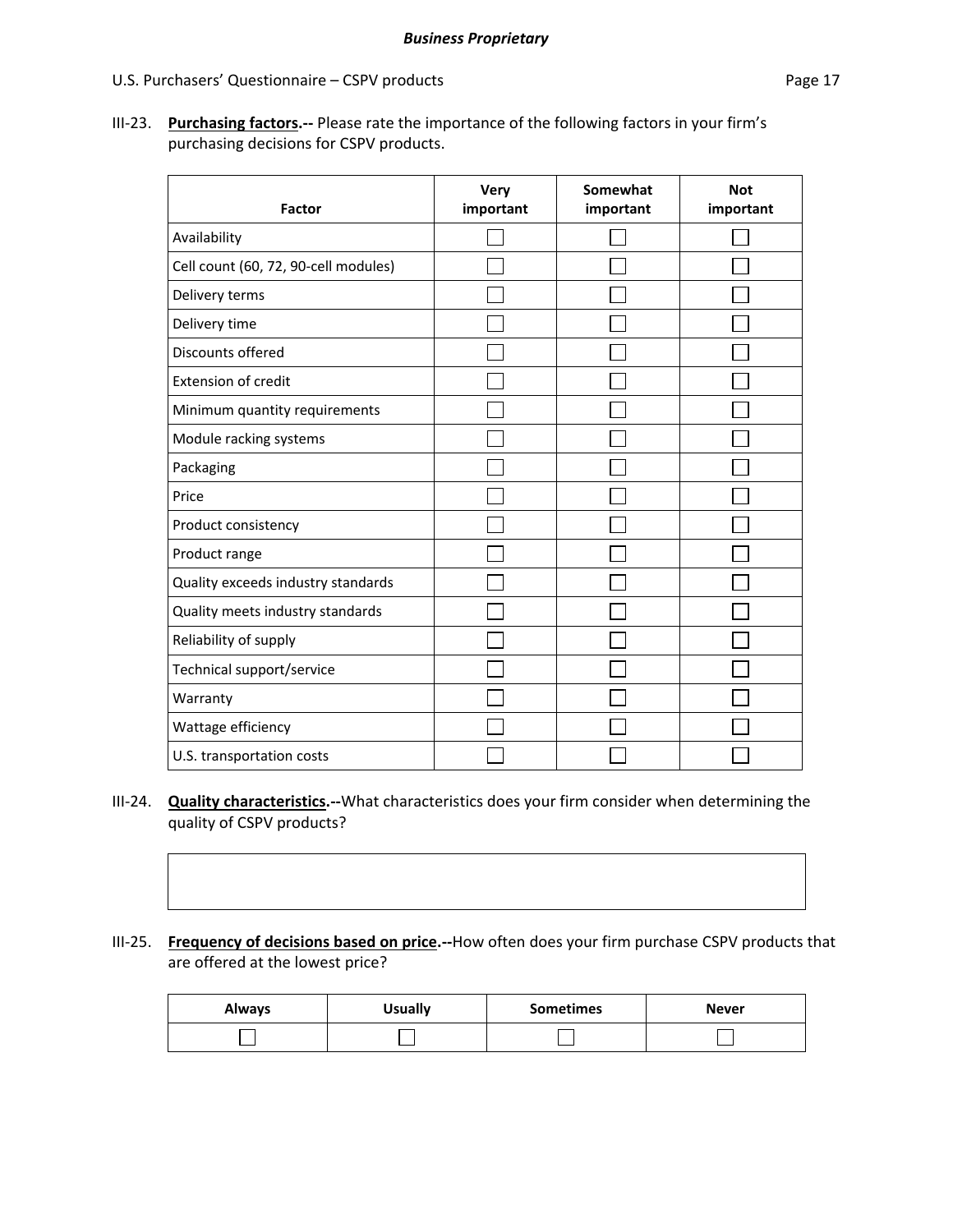III‐26. **Technical parameter**.—If your firm purchased modules during 2011‐2013, please indicate the following technical parameters of the modules you purchased and estimate the percentage of your firm's total 2013 purchases of CSPV modules for a given technical parameter and the market segment (i.e., residential, commercial, utility) in which the purchased module was used.

| <b>10) INDUCTE CETT COUTL</b> |                                                                          |                   |                |          |  |  |
|-------------------------------|--------------------------------------------------------------------------|-------------------|----------------|----------|--|--|
|                               | Estimated percentage of your firm's total 2013 purchases of CSPV modules |                   |                |          |  |  |
| Module cell count             | <b>Residential</b>                                                       | <b>Commercial</b> | <b>Utility</b> |          |  |  |
| 60-cell module                | %                                                                        | %                 | %              |          |  |  |
| 72-cell module                | %                                                                        | %                 | %              |          |  |  |
| 90-cell module                | %                                                                        | %                 | %              |          |  |  |
| Other:                        | %                                                                        | %                 | %              |          |  |  |
|                               |                                                                          |                   |                | ℅<br>0.0 |  |  |

(a) Module cell count

(b) Cell type: monocrystalline and multicrystalline cells

|                  | Estimated percentage of your firm's total 2013 purchases of CSPV modules |   |   |          |  |
|------------------|--------------------------------------------------------------------------|---|---|----------|--|
| Cell type        | <b>Residential</b><br><b>Utility</b><br><b>Commercial</b>                |   |   |          |  |
| Monocrystalline  | %                                                                        | % | % |          |  |
| Multicrystalline | %                                                                        | % | % |          |  |
|                  |                                                                          |   |   | %<br>0.0 |  |

(c) Voltage

|                         | Estimated percentage of your firm's total 2013 purchases of CSPV modules |                   |                |          |  |  |
|-------------------------|--------------------------------------------------------------------------|-------------------|----------------|----------|--|--|
| Voltage                 | <b>Residential</b>                                                       | <b>Commercial</b> | <b>Utility</b> |          |  |  |
| 600 volt (UL) module    | %                                                                        | %                 | %              |          |  |  |
| 1,000 volt (UL) modules | %                                                                        | %                 | %              |          |  |  |
| Other:                  | %                                                                        | %                 | %              |          |  |  |
|                         |                                                                          |                   |                | %<br>0.0 |  |  |

#### (d) Mounting technologies

|                                                 | Estimated percentage of your firm's total 2013 purchases of CSPV modules |                   |         |     |  |  |  |  |  |
|-------------------------------------------------|--------------------------------------------------------------------------|-------------------|---------|-----|--|--|--|--|--|
| <b>Mounting technology</b>                      | <b>Residential</b>                                                       | <b>Commercial</b> | Utility |     |  |  |  |  |  |
| Zep-compatible                                  | %                                                                        | %                 | %       |     |  |  |  |  |  |
| Other quick-mounting<br>systems (excluding Zep) | %                                                                        | %                 | %       |     |  |  |  |  |  |
| Other:                                          | %                                                                        | %                 | %       |     |  |  |  |  |  |
|                                                 |                                                                          |                   |         | 0.O |  |  |  |  |  |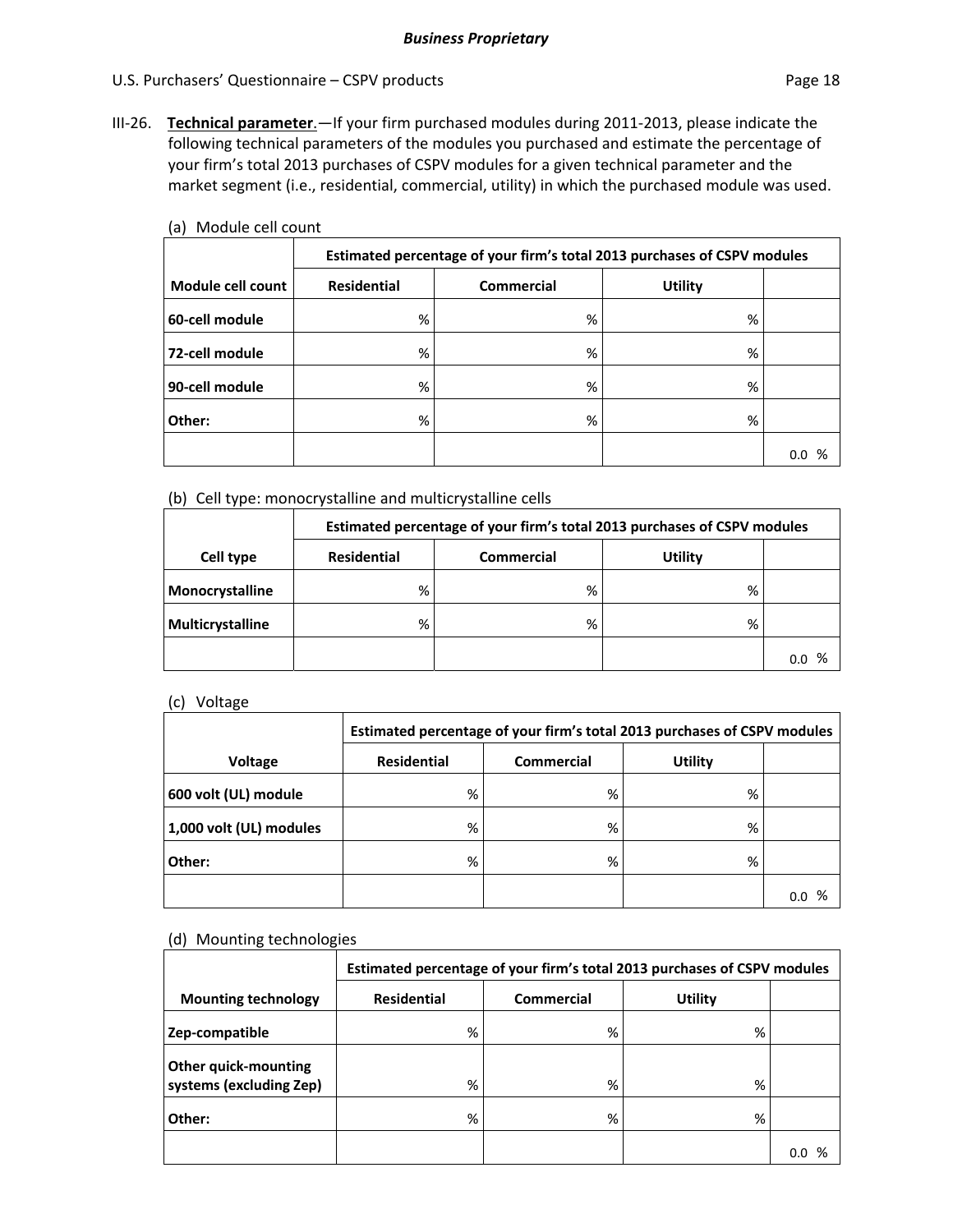III-27. **Bankability.**--Please describe the role of bankability in your or your customers' purchasing decisions and if it has changed since January 1, 2011.

| Describe the role of bankability |  |  |
|----------------------------------|--|--|
|                                  |  |  |
|                                  |  |  |

III-28. **Financing.**—Has your firm purchased CSPV cells or modules from a producer or importer that offered to finance the purchase?

| No | Yes | Please provide details on the financing terms offered by the producer or<br>importer (e.g. duration, interest rate, payback schedule, etc.) |
|----|-----|---------------------------------------------------------------------------------------------------------------------------------------------|
|    |     |                                                                                                                                             |

III‐29. **Price leaders.—** A price leader is defined as (1) one or more firms that initiate a price change, either upward or downward, that is followed by other firms, or (2) one or more firms that have a significant impact on prices. *A price leader is not necessarily the lowest‐priced supplier.*

Please list the names of any firms you considered price leaders in the market for CSPV products since January 1, 2011.

| Firm(s) | Describe how the firm(s) exhibited price leadership |
|---------|-----------------------------------------------------|
|         |                                                     |
|         |                                                     |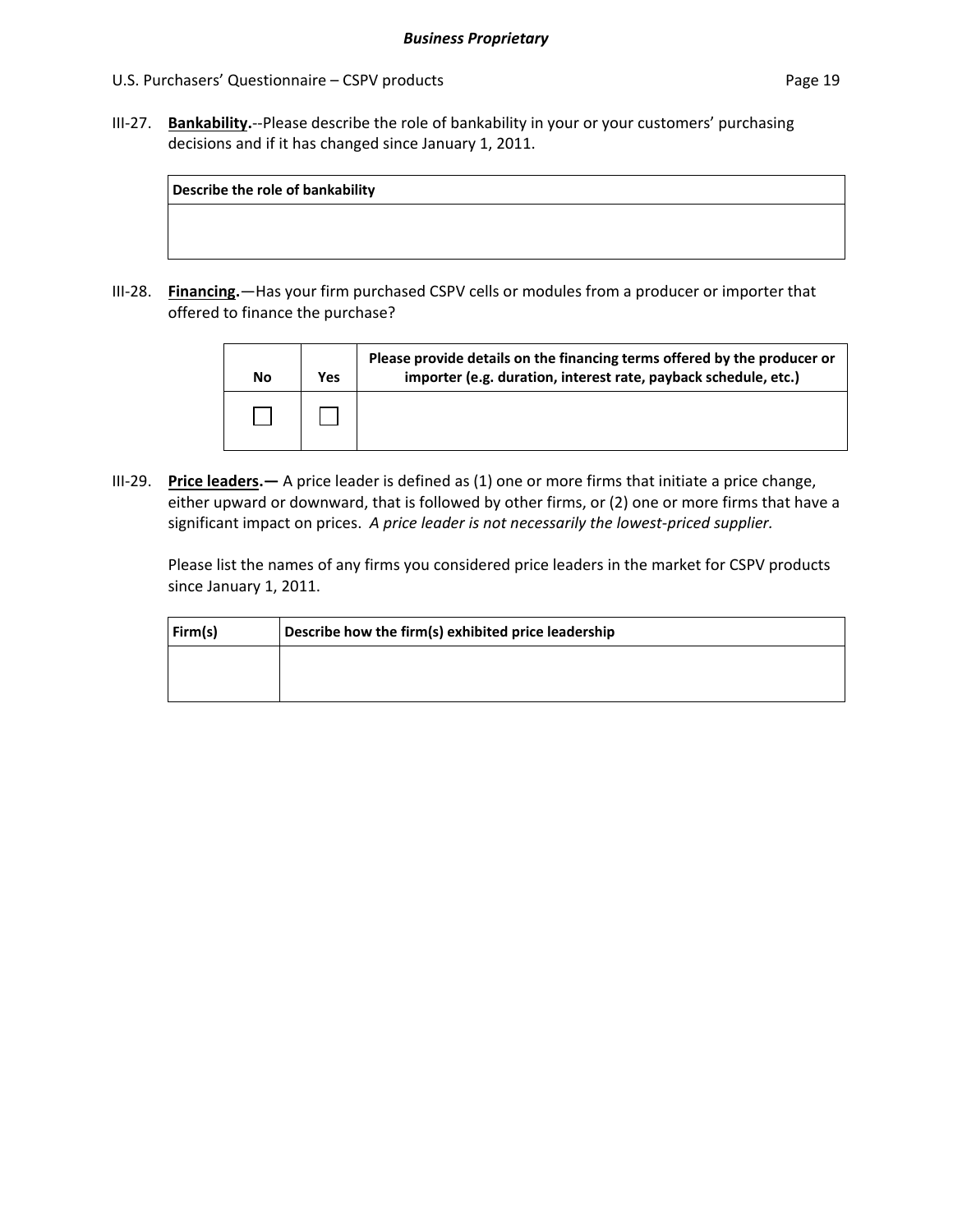#### **PART IV.—PRODUCT COMPARISONS**

IV‐1. **Country knowledge.‐‐**Please indicate the countries of origin of CSPV products for which your firm has actual marketing/pricing knowledge.

| <b>United States</b> | <b>∩hina</b> | 「aiwan | <b>Other countries (specify)</b> |
|----------------------|--------------|--------|----------------------------------|
|                      |              |        |                                  |

IV‐2. **Interchangeability.—**Are CSPV products produced in the United States and in other countries interchangeable (*i.e.*, can they physically be used in the same applications)?

Please indicate A, F, S, N, or 0 in the table below:

- A = the products from a specified country‐pair are *always* interchangeable
- F = the products are *frequently* interchangeable
- S = the products are *sometimes* interchangeable
- N = the products are *never* interchangeable
- 0 = *no familiarity* with products from a specified country‐pair

| Country-pair         | China                                                           | Taiwan                                                                                          | Other countries |
|----------------------|-----------------------------------------------------------------|-------------------------------------------------------------------------------------------------|-----------------|
| <b>United States</b> |                                                                 |                                                                                                 |                 |
| China                |                                                                 |                                                                                                 |                 |
| Taiwan               |                                                                 |                                                                                                 |                 |
|                      | explain the factors that limit or preclude interchangeable use: | For any country-pair producing CSPV products that is sometimes or never interchangeable, please |                 |
|                      |                                                                 |                                                                                                 |                 |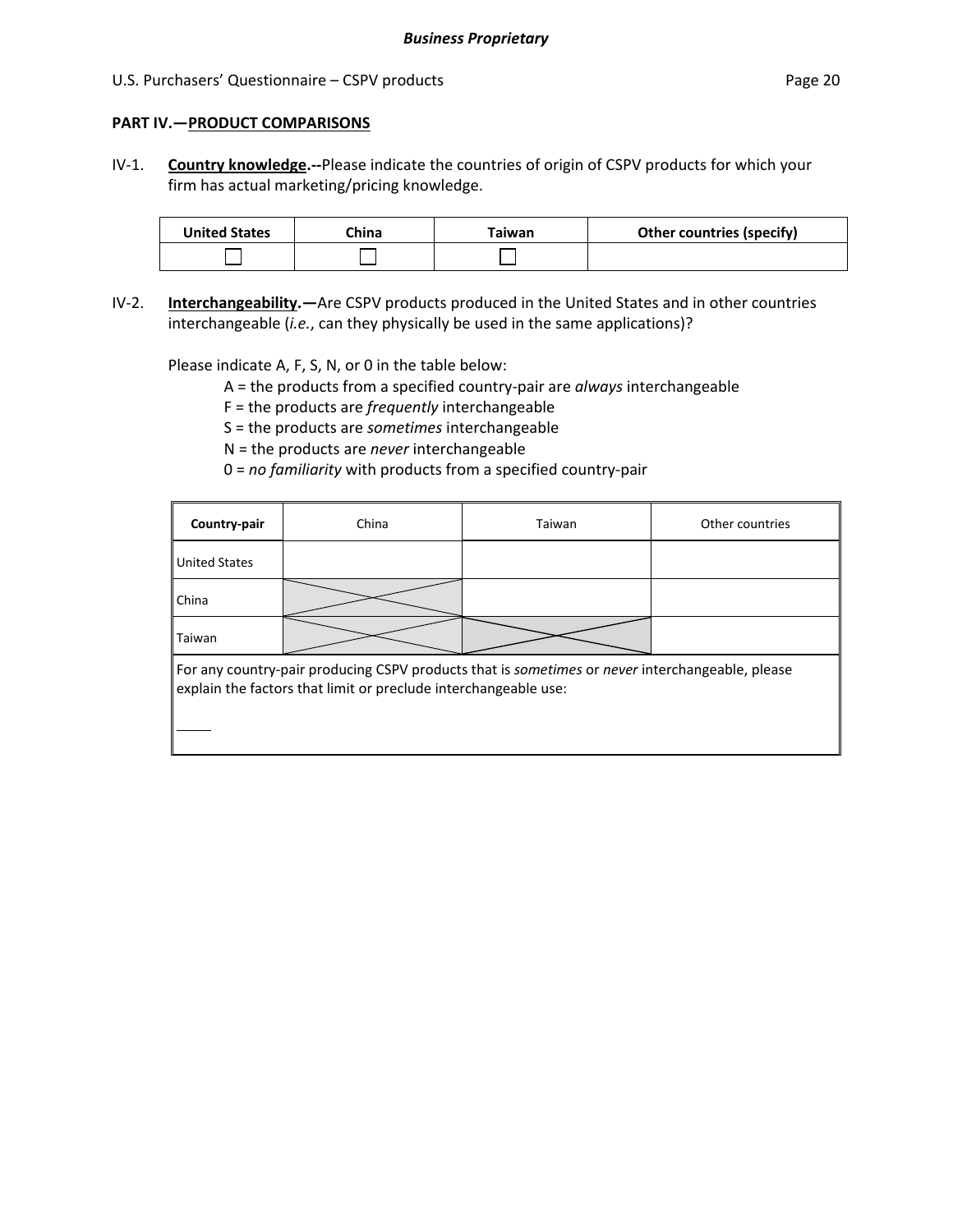IV‐3. **Factors other than price.‐‐**Are differences other than price (*e.g.*, quality, availability, transportation network, product range, technical support, *etc.*) between CSPV products produced in the United States and in other countries a significant factor in your firm's purchases of the products?

Please indicate A, F, S, N, or 0 in the table below:

A = such differences are *always* significant

F = such differences are *frequently* significant

S = such differences are *sometimes* significant

N = such differences are *never* significant

0 = *no familiarity* with products from a specified country‐pair

| Country-pair                                                                                                                                                                                                                                      | China | Taiwan | Other countries |  |  |  |  |  |
|---------------------------------------------------------------------------------------------------------------------------------------------------------------------------------------------------------------------------------------------------|-------|--------|-----------------|--|--|--|--|--|
| <b>United States</b>                                                                                                                                                                                                                              |       |        |                 |  |  |  |  |  |
| China                                                                                                                                                                                                                                             |       |        |                 |  |  |  |  |  |
| Taiwan                                                                                                                                                                                                                                            |       |        |                 |  |  |  |  |  |
| For any country-pair for which factors other than price always or frequently are a significant factor in<br>your firm's sales of CSPV products, identify the country-pair and report the advantages or disadvantages<br>imparted by such factors: |       |        |                 |  |  |  |  |  |
|                                                                                                                                                                                                                                                   |       |        |                 |  |  |  |  |  |

IV‐4. **Country preferences.‐‐**Do you or your customers ever specifically order CSPV products from one country in particular over other possible sources of supply?

| No | Yes | If yes, identify the countries and explain. |
|----|-----|---------------------------------------------|
|    |     |                                             |

IV‐5. **Availability of merchandise.‐‐**Are certain grades/types/sizes of CSPV products available from only from certain country sources?

| No | <b>Yes</b> | If yes, please identify the countries and the grade/type/size. |
|----|------------|----------------------------------------------------------------|
|    |            |                                                                |

IV‐6. **Choice of product not based on price.‐‐**If you purchased CSPV products from one country source although a comparable product was available from another country source at a lower price, please explain your reasons for doing so (please specify by country).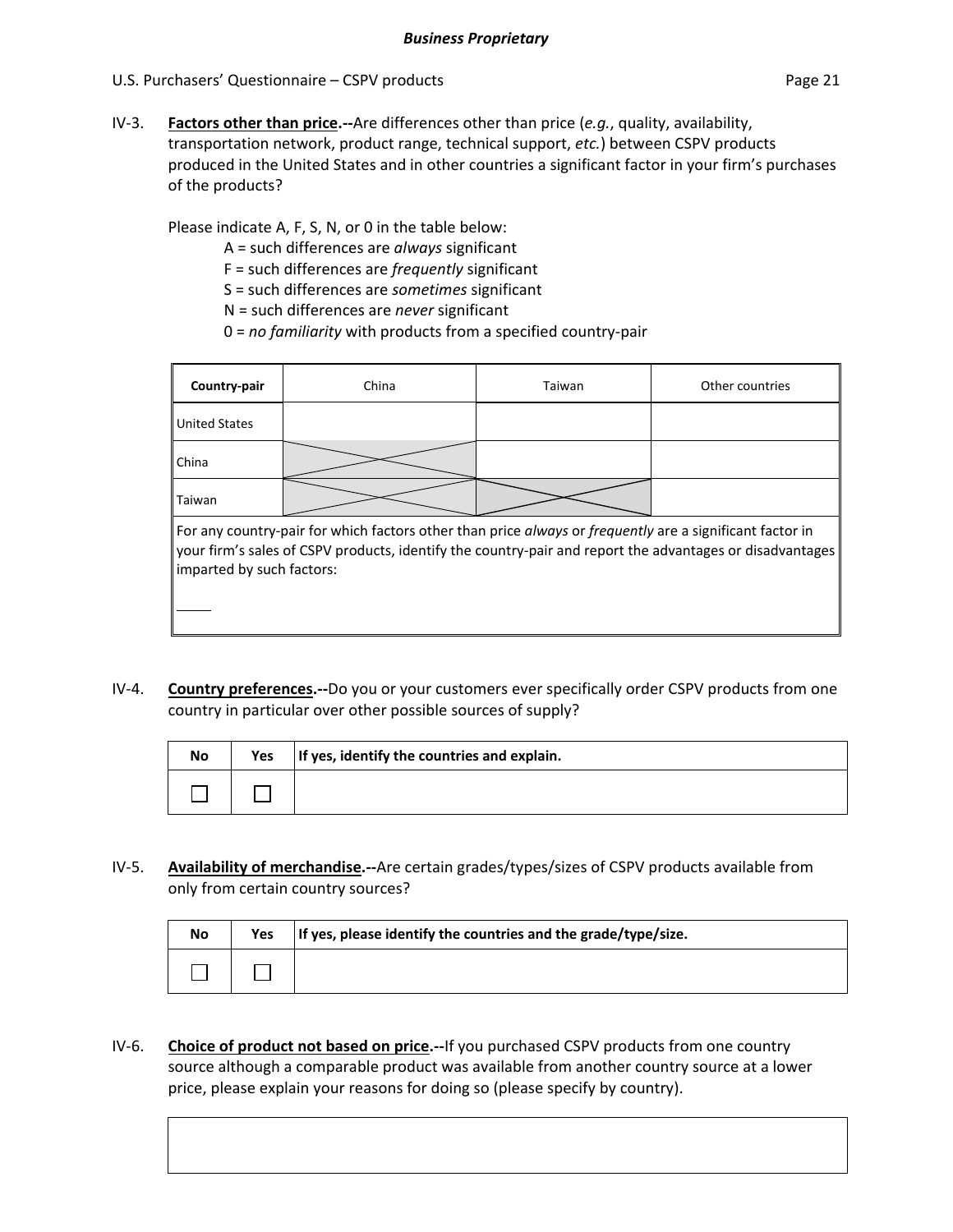### U.S. Purchasers' Questionnaire – CSPV products extends the extendio page 22 Page 22

IV‐7. **Factor country comparisons.‐‐**For the factors listed below, please rate how CSPV products produced in each country you identified in your response to the first question in Part IV compares with CSPV products produced in each of the other countries you identified.

### Please note: If you are unfamiliar with the product from a particular country, please leave the boxes *for those country comparisons blank.*

|                                                                                                                                                                                  | <b>Product from</b><br><b>United States</b><br>compared to<br>product from<br>China |            |          | <b>Product from</b><br><b>United States</b><br>compared to<br>product from<br><b>Taiwan</b> |            |          | <b>Product from</b><br>China<br>compared to<br>product from<br><b>Taiwan</b> |            |          |
|----------------------------------------------------------------------------------------------------------------------------------------------------------------------------------|-------------------------------------------------------------------------------------|------------|----------|---------------------------------------------------------------------------------------------|------------|----------|------------------------------------------------------------------------------|------------|----------|
|                                                                                                                                                                                  | Superior                                                                            | Comparable | Inferior | Superior                                                                                    | Comparable | Inferior | Superior                                                                     | Comparable | Inferior |
| Availability                                                                                                                                                                     |                                                                                     |            |          |                                                                                             |            |          |                                                                              |            |          |
| Cell count (60, 72, 90-cell modules)                                                                                                                                             |                                                                                     |            |          |                                                                                             |            |          |                                                                              |            |          |
| Delivery terms                                                                                                                                                                   |                                                                                     |            |          |                                                                                             |            |          |                                                                              |            |          |
| Delivery time                                                                                                                                                                    |                                                                                     |            |          |                                                                                             |            |          |                                                                              |            |          |
| Discounts offered                                                                                                                                                                |                                                                                     |            |          |                                                                                             |            |          |                                                                              |            |          |
| Extension of credit                                                                                                                                                              |                                                                                     |            |          |                                                                                             |            |          |                                                                              |            |          |
| Minimum quantity requirements                                                                                                                                                    |                                                                                     |            |          |                                                                                             |            |          |                                                                              |            |          |
| Module racking systems                                                                                                                                                           |                                                                                     |            |          |                                                                                             |            |          |                                                                              |            |          |
| Packaging                                                                                                                                                                        |                                                                                     |            |          |                                                                                             |            |          |                                                                              |            |          |
| Price                                                                                                                                                                            |                                                                                     |            |          |                                                                                             |            |          |                                                                              |            |          |
| Product consistency                                                                                                                                                              |                                                                                     |            |          |                                                                                             |            |          |                                                                              |            |          |
| Product range                                                                                                                                                                    |                                                                                     |            |          |                                                                                             |            |          |                                                                              |            |          |
| Quality exceeds industry standards                                                                                                                                               |                                                                                     |            |          |                                                                                             |            |          |                                                                              |            |          |
| Quality meets industry standards                                                                                                                                                 |                                                                                     |            |          |                                                                                             |            |          |                                                                              |            |          |
| Reliability of supply                                                                                                                                                            |                                                                                     |            |          |                                                                                             |            |          |                                                                              |            |          |
| Technical support/service                                                                                                                                                        |                                                                                     |            |          |                                                                                             |            |          |                                                                              |            |          |
| Warranty                                                                                                                                                                         |                                                                                     |            |          |                                                                                             |            |          |                                                                              |            |          |
| Wattage efficiency                                                                                                                                                               |                                                                                     |            |          |                                                                                             |            |          |                                                                              |            |          |
| U.S. transportation costs                                                                                                                                                        |                                                                                     |            |          |                                                                                             |            |          |                                                                              |            |          |
| $1A$ rating of superior on price and U.S. transportation costs indicates that the first country generally has lower<br>prices/U.S. transportation costs than the second country. |                                                                                     |            |          |                                                                                             |            |          |                                                                              |            |          |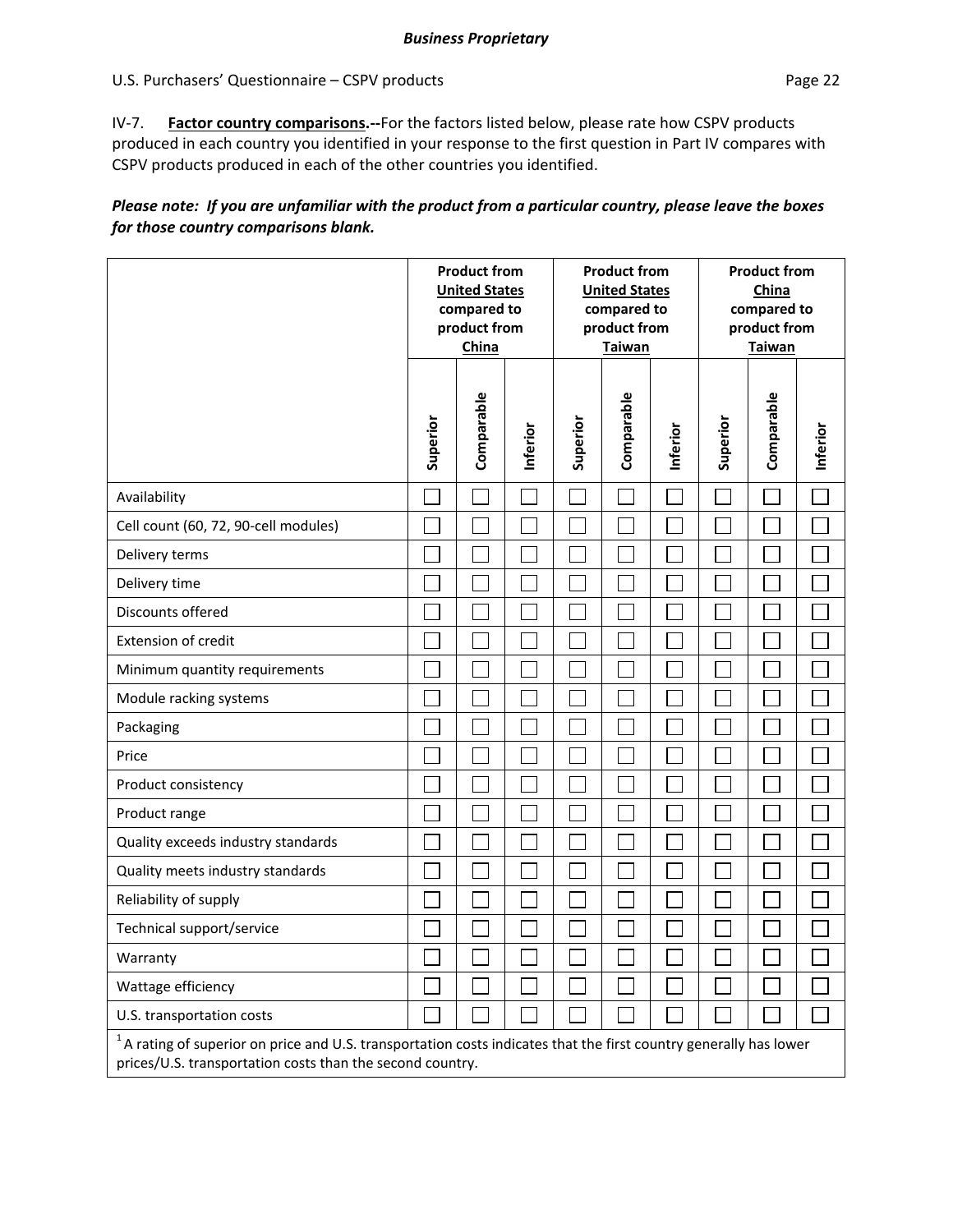#### *Business Proprietary*

# U.S. Purchasers' Questionnaire – CSPV products extends the extendio page 23 Page 23

# IV‐7. **Factor country comparisons.‐‐***Continued.*

|                                                                                                                                                                                   | <b>Product from</b><br><b>United States</b><br>compared to<br>product from<br>Nonsubject<br>countries |            |          |          | <b>Product from</b><br>China<br>compared to<br>product from<br>Nonsubject<br>countries |          | <b>Product from</b><br><b>Taiwan</b><br>compared to<br>product from<br>Nonsubject<br>countries |            |          |
|-----------------------------------------------------------------------------------------------------------------------------------------------------------------------------------|-------------------------------------------------------------------------------------------------------|------------|----------|----------|----------------------------------------------------------------------------------------|----------|------------------------------------------------------------------------------------------------|------------|----------|
|                                                                                                                                                                                   | Superior                                                                                              | Comparable | Inferior | Superior | Comparable                                                                             | Inferior | Superior                                                                                       | Comparable | Inferior |
| Availability                                                                                                                                                                      |                                                                                                       |            |          |          |                                                                                        |          |                                                                                                |            |          |
| Cell count (60, 72, 90-cell modules)                                                                                                                                              |                                                                                                       |            |          |          |                                                                                        |          |                                                                                                |            |          |
| Delivery terms                                                                                                                                                                    |                                                                                                       |            |          |          |                                                                                        |          |                                                                                                |            |          |
| Delivery time                                                                                                                                                                     |                                                                                                       |            |          |          |                                                                                        |          |                                                                                                |            |          |
| Discounts offered                                                                                                                                                                 |                                                                                                       |            |          |          |                                                                                        |          |                                                                                                |            |          |
| Extension of credit                                                                                                                                                               |                                                                                                       |            |          |          |                                                                                        |          |                                                                                                |            |          |
| Minimum quantity requirements                                                                                                                                                     |                                                                                                       |            |          |          |                                                                                        |          |                                                                                                |            |          |
| Module racking systems                                                                                                                                                            |                                                                                                       |            |          |          |                                                                                        |          |                                                                                                |            |          |
| Packaging                                                                                                                                                                         |                                                                                                       |            |          |          |                                                                                        |          |                                                                                                |            |          |
| Price                                                                                                                                                                             |                                                                                                       |            |          |          |                                                                                        |          |                                                                                                |            |          |
| Product consistency                                                                                                                                                               |                                                                                                       |            |          |          |                                                                                        |          |                                                                                                |            |          |
| Product range                                                                                                                                                                     |                                                                                                       |            |          |          |                                                                                        |          |                                                                                                |            |          |
| Quality exceeds industry standards                                                                                                                                                |                                                                                                       |            |          |          |                                                                                        |          |                                                                                                |            |          |
| Quality meets industry standards                                                                                                                                                  |                                                                                                       |            |          |          |                                                                                        |          |                                                                                                |            |          |
| Reliability of supply                                                                                                                                                             |                                                                                                       |            |          |          |                                                                                        |          |                                                                                                |            |          |
| Technical support/service                                                                                                                                                         |                                                                                                       |            |          |          |                                                                                        |          |                                                                                                |            |          |
| Warranty                                                                                                                                                                          |                                                                                                       |            |          |          |                                                                                        |          |                                                                                                |            |          |
| Wattage efficiency                                                                                                                                                                |                                                                                                       |            |          |          |                                                                                        |          |                                                                                                |            |          |
| U.S. transportation costs                                                                                                                                                         |                                                                                                       |            |          |          |                                                                                        |          |                                                                                                |            |          |
| $1$ A rating of superior on price and U.S. transportation costs indicates that the first country generally has lower<br>prices/U.S. transportation costs than the second country. |                                                                                                       |            |          |          |                                                                                        |          |                                                                                                |            |          |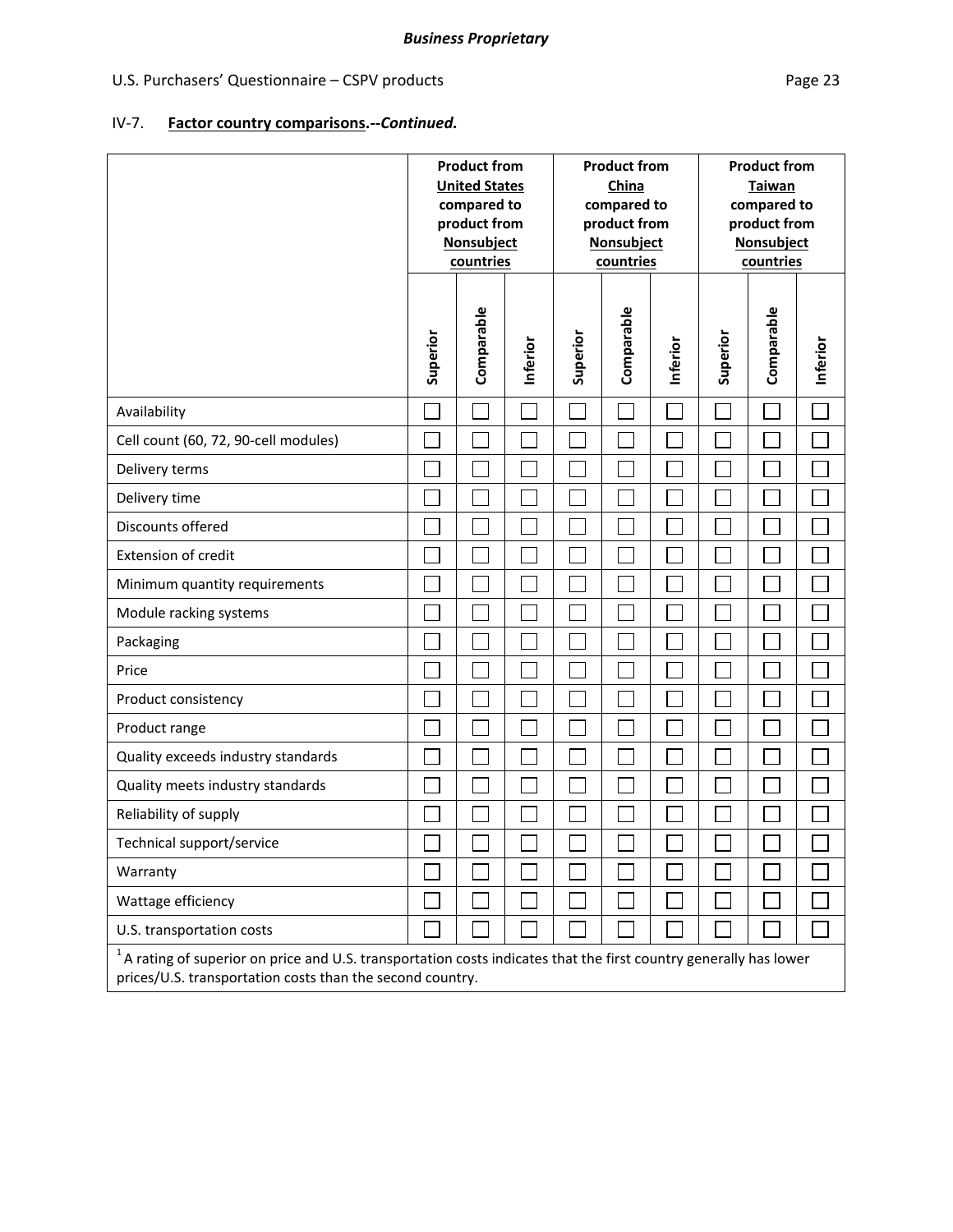#### U.S. Purchasers' Questionnaire – CSPV products extends the page 24 million of the Page 24

IV‐8. **Minimum quality.‐‐**How often does CSPV products from the following countries meet minimum quality specifications for your uses or your customers' uses?

| <b>Source</b>        | <b>Always</b> | <b>Usually</b> | <b>Sometimes</b> | <b>Rarely or</b><br>never | Don't know |
|----------------------|---------------|----------------|------------------|---------------------------|------------|
| <b>United States</b> |               |                |                  |                           |            |
| China                |               |                |                  |                           |            |
| Taiwan               |               |                |                  |                           |            |
| Other:               |               |                |                  |                           |            |

IV‐9. **Other explanations.‐‐**If your firm would like to further explain a response to any question that did not provide a narrative response box, please note the question number and the explanation in the space provided below.